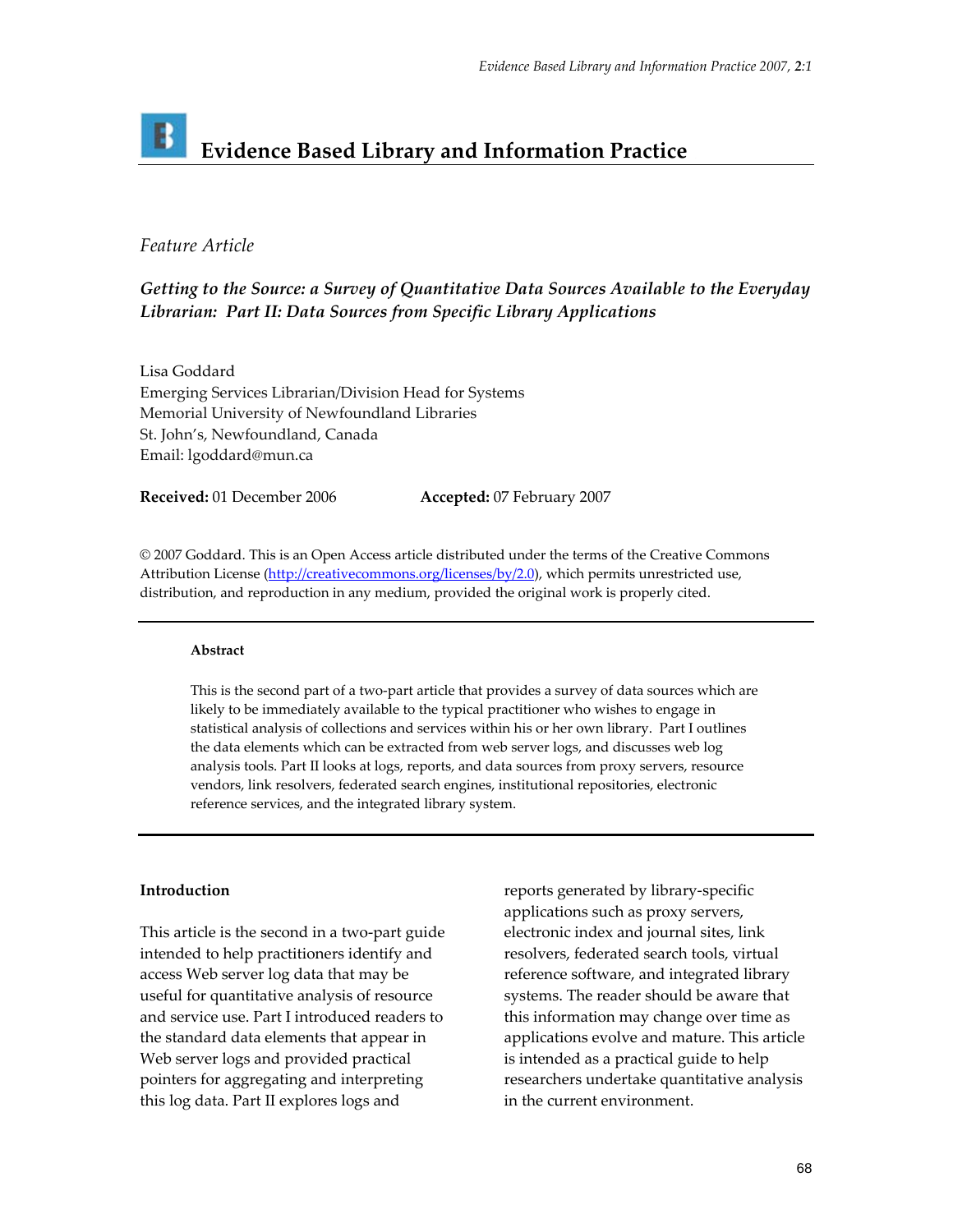| <b>Host</b>                    | Created          | Accessed        | Counts  |
|--------------------------------|------------------|-----------------|---------|
| www.ncbi.nlm.nih.gov:80        | 10/31/2002 14:39 | 11/4/2006 21:41 | 3029226 |
| www.sciencedirect.com:80       | 10/31/2002 15:26 | 11/4/2006 21:47 | 2282226 |
| www.blackwell-synergy.com:80   | 10/31/2002 15:12 | 11/4/2006 21:29 | 2279443 |
| info.library.mun.ca:80         | 10/9/2001 13:20  | 11/4/2006 21:39 | 1798910 |
| spWeb.silverplatter.com:80     | 10/31/2002 13:55 | 11/3/2006 19:41 | 1483264 |
| 134.153.184.164:80             | 10/31/2002 13:55 | 11/4/2006 8:42  | 1469768 |
| www.jstor.org:80               | 10/31/2002 15:28 | 11/4/2006 21:48 | 803051  |
| www3.interscience.wiley.com:80 | 10/31/2002 15:28 | 11/4/2006 21:48 | 515526  |
| online.statref.com:80          | 10/31/2002 14:39 | 11/4/2006 21:47 | 425362  |
| serials.abc-clio.com:80        | 10/31/2002 15:08 | 11/4/2006 20:01 | 387078  |
| muse.jhu.edu:80                | 10/31/2002 15:28 | 11/4/2006 19:20 | 237479  |
| www.csa.com:80                 | 10/31/2002 13:55 | 11/4/2006 21:24 | 148247  |

**Table 1.** EZproxy Hosts Report. From EZproxy administration interface

### **Remote Patrons: Measuring Proxy Server Use**

A proxy server is used to authenticate off‐ site users prior to their access to licensed electronic products. The proxy server logs hold a host of information about remote use of e‐books, e‐journals, and e‐index sites. Because proxy servers are basically Web servers, they log much of the standard data available in Web server logs, including the URLs of the remote patrons who make requests, date/time stamps, and the URLs of the licensed resources requested.

### **142.162.51.235 ‐ ‐ [10/Nov/2006:13:52:57 ‐ 0700] ʺGET <http://www.somedb.com:80/index.html> HTTP/1.0ʺ 200 1234**

As in Web logs the query portion of a URL appears in the proxy log:

**&title=Journal+of+Transcultural+Nursing& atitle=The+effect+of+social+support+and+a cculturation+on+postpartum+depression+i n+Mexican+American+women**

Proxy server logs can also be configured to record more or less information, depending on the logging format chosen. Like standard Web logs, they can be run through the same analysis tools that are used to analyze library Web site logs. Proxy logs are mined for information about the frequency with which off‐site patrons access licensed resources held on other servers.

Some proxy server packages provide summary reports of activity within their administration interfaces. At Memorial University of Newfoundland (MUN) libraries we have used EZproxy from Useful Utilities (<<http://www.EZproxy.com>>) since 2002. The 'Hosts' report within the administration interface provides a summary of use for each vendor server configured in the log from the time that entry was first made. In Table 2, the date 'Created' represents a patron's first access of that server via the library proxy. 'Accessed' refers to the last time that a remote patron accessed that resource.

When reading the EZproxy hosts report, it is important to remember that it is arranged according to server name, rather than by specific services offered by vendors. Because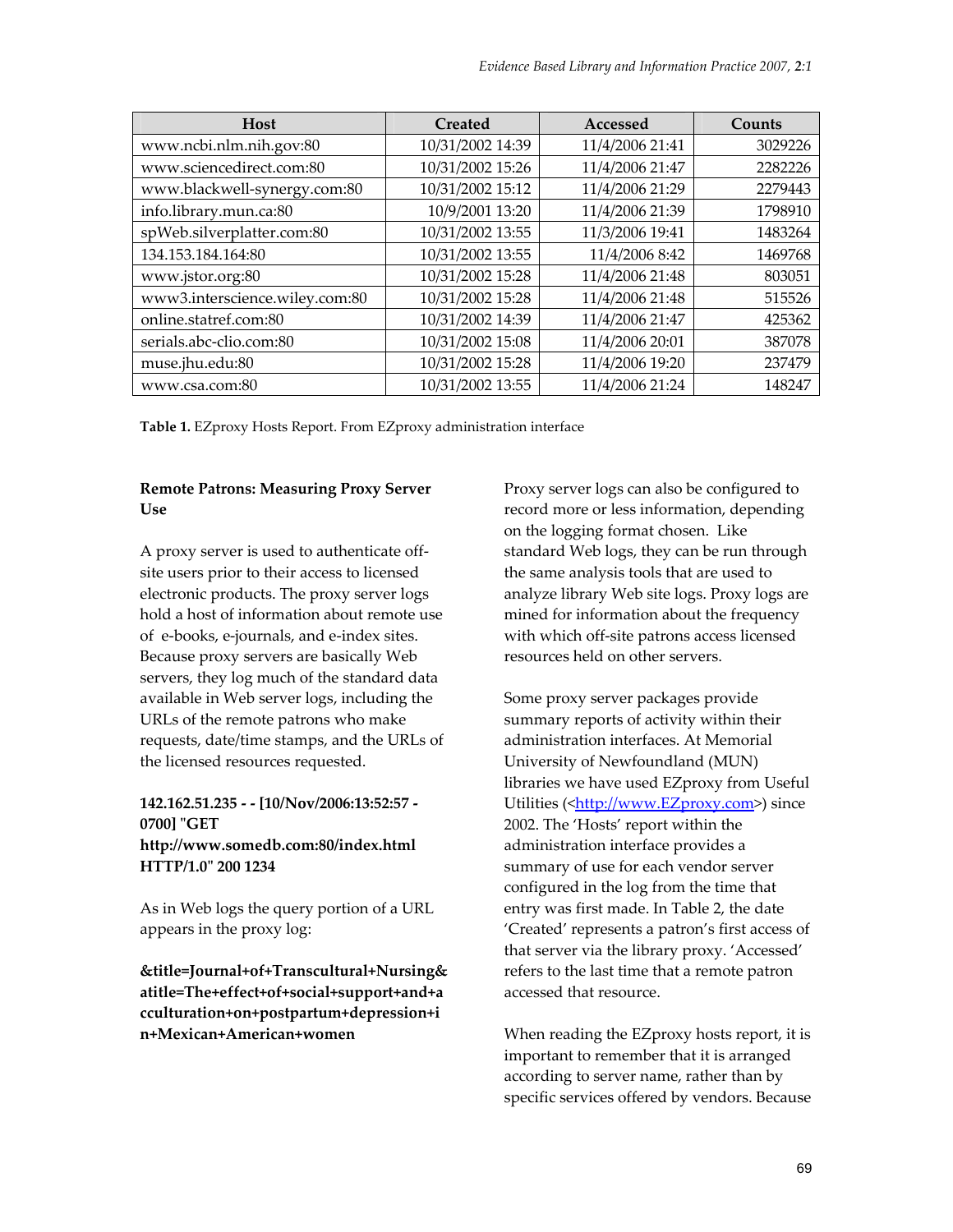major indexes or e‐journal packages may be hosted across multiple servers, all of the host entries for a given domain (e.g., <ejournals.ebsco.com:80> and <www‐ ca.ebsco.com:80> will need to be identified. It is therefore necessary to know which server names and domains are registered to a given service provider. Aggregating all hits on a particular domain may give you more useful data about comparative use of resources according to the vendor or provider.

If URLs to restricted resources have been wrapped with the EZproxy starting point URL, then it is possible to use proxy logs to generate 'gate‐count' information about both local and off‐site database access. "Wrapping" a URL simply means to put the EZproxy login link at the beginning of the URL. EZproxy starting point URLs take the following form:

# **http://qe2a‐ [proxy.mun.](http://qe2a%E2%80%90proxy%00)ca/Login?url[=http://restricted.re](http://restricted.re) source.com/**

Useful Utilities, the manufacturer of the Ezproxy software, offers a proxy directive called 'LogSPU' which creates a separate log file for starting point URLs. Both local and remote users must pass through the proxy URL in order to access the destination URL, *<http://restricted.resource.com>* . When the server administrator has configured LogSPU, EZproxy creates a separate log file that records the URL of the requested resource, a session identifier, and an indicator of whether the requesting user IP was local or remote. Unlike the main proxy log, the SPU log does not record every subsequent hit on the remote server, but provides a simplified dataset which reveals how often each entry point to a restricted resource was chosen by a user, and indicates whether that user was on‐site or off‐site. This is a very useful mechanism for measuring the number of

times each index or aggregated e‐journal package was accessed by a patron. It does not, however, provide information about the searches executed from within that index or the full‐text resources selected from within the vendor gateway.

### **Use Data Provided by Vendors**

Most database and e‐journal vendors make usage reports available to their clients. In order to access these reports it is necessary to know the administrative URL and login for each separate vendor interface. This can be a major data collection project, if the library subscribes to many different resources, and if several different departments administer them.

Typically, vendors will offer reports that summarize all site activity for a selected period of time. Table 2 is a summary report from e‐book vendor Ebrary that provides title level activity for a particular e‐book package.

Summaries for database activity are usually also available. The example in Table 3 provides a monthly summary of the total number of searches performed compared against each database from a particular provider (in this case, ProQuest) and the formats provided.

Metasearch engines provide some additional challenges for database use analysis, because they initiate searches against many products at once, driving up the number of searches reported by database vendors. In order to interpret the statistics in a meaningful way, libraries will need a way to distinguish the number of search sessions initiated from the native interface from those initiated from metasearch interfaces.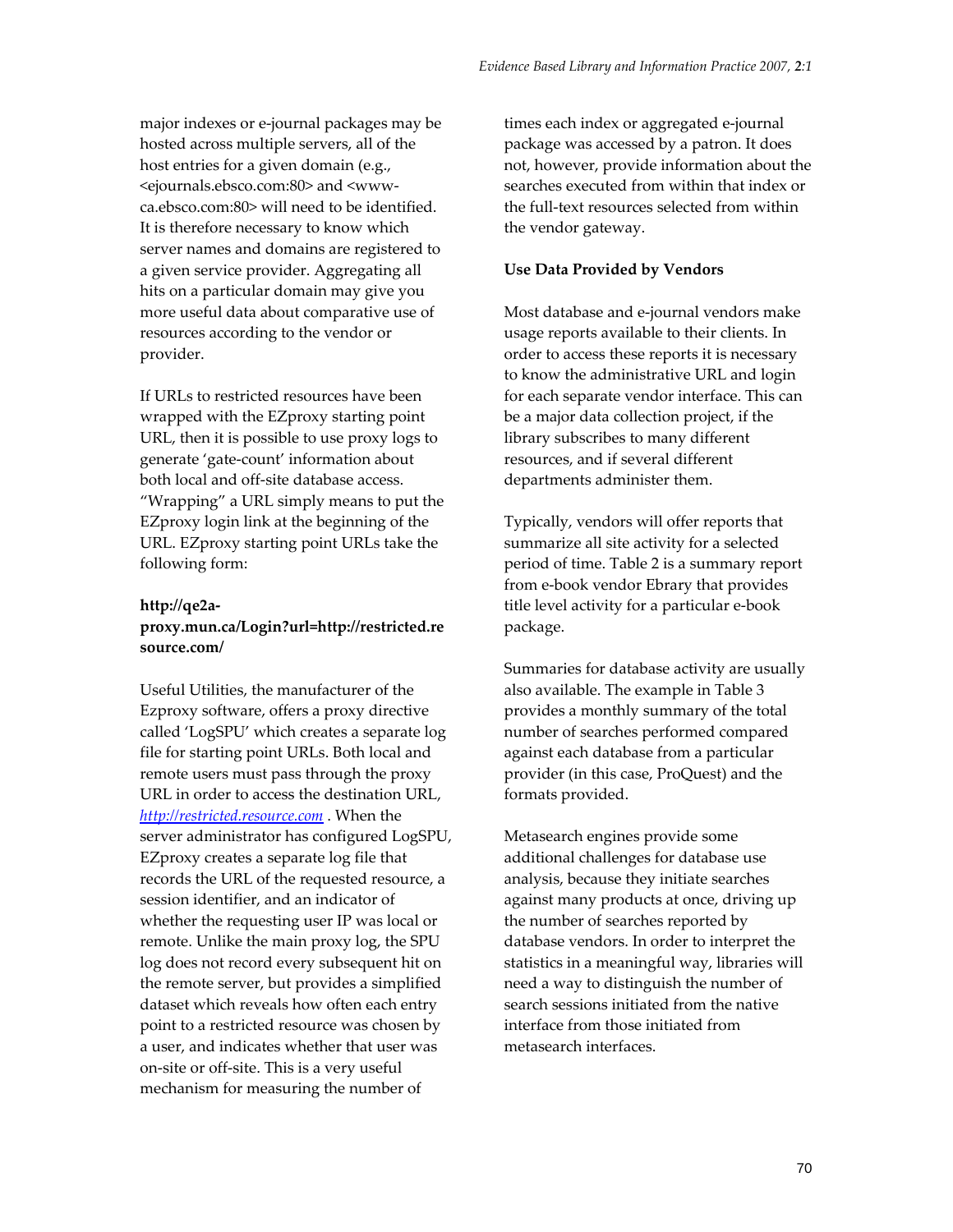|                                         | <b>User</b>     | Pages  | Pages    | Pages    |
|-----------------------------------------|-----------------|--------|----------|----------|
| <b>Title</b>                            | <b>Sessions</b> | Viewed | Copied   | Printed  |
| Survival Analysis                       | 157             | 3992   | 16       | 1337     |
| Antigone                                | 33              | 440    | $\Omega$ | $\Omega$ |
| Zen & the Brain: Toward an Understand   |                 |        |          |          |
| of Meditation & Consciousness           | 30              | 315    | 25       | 27       |
| Making Social Science Matter: Why       |                 |        |          |          |
| Social Inquiry Fails and How It Can     |                 |        |          |          |
| Succeed Again                           | 28              | 467    | 3        | 38       |
| Complete Critical Guide to Geoffrey     |                 |        |          |          |
| Chaucer                                 | 20              | 322    | $\Omega$ | 8        |
| Microsoft Excel VBA Programming for     |                 |        |          |          |
| the Absolute Beginner                   | 19              | 613    | 10       | $\Omega$ |
| Witchcraft Continued: Popular Magic in  |                 |        |          |          |
| Modern Europe                           | 16              | 89     | $\theta$ | $\Omega$ |
| <b>Fundamentals of Cellular Network</b> |                 |        |          |          |
| Planning and Optimisation: 2G/2. 5G/3G- |                 |        |          |          |
| Evolution To 4G                         | 15              | 138    | 11       | $\Omega$ |
| Racial Theories in Fascist Italy        | 15              | 36     | $\Omega$ | $\Omega$ |
| Visual Basic 2005 Express: Now Playing  | 15              | 686    | 1        | $\Omega$ |
| 7 Hidden Reasons Employees Leave:       |                 |        |          |          |
| How to Recognize the Subtle Signs and   |                 |        |          |          |
| Act Before It's Too Lat                 | 14              | 131    | 5        | 0        |

**Table 2**. Ebrary Title Level Activity Statistics Report. Generated from Ebrary administrative interface.

More granular database usage reports are available to provide information on the number of times specific journal titles are viewed in each database. The following report from ProQuest (Table 4) also provides information on the kinds of document formats provided.

Because librarians will not have access to the vendor's raw log data, and because one doesn't necessarily know the criteria upon which reports are based, it can be a challenge to interpret and compare the data. In recent years libraries and vendors have worked to develop a standard means to record and exchange online usage data.

One of the most successful initiatives has been project COUNTER (Counting Online Usage of Networked Electronic Resources). COUNTER has developed and published

Codes of Practice for the dissemination of statistics related to electronic journal, database, book, and reference resource use. Vendors who have implemented COUNTER‐compliant reports are required to clean, sort, and organize usage data according to the methods prescribed in the relevant Code of Practice. Libraries using COUNTER‐compliant vendor reports can be assured that data is generated in a reliable and consistent way across different vendor services and products. There are a number of COUNTER‐compliant reports, and a vendor may implement one or many, depending on the services offered. The available usage reports include:

> Journal Report 1: Number of Successful Full‐Text Article Requests by Month and Journal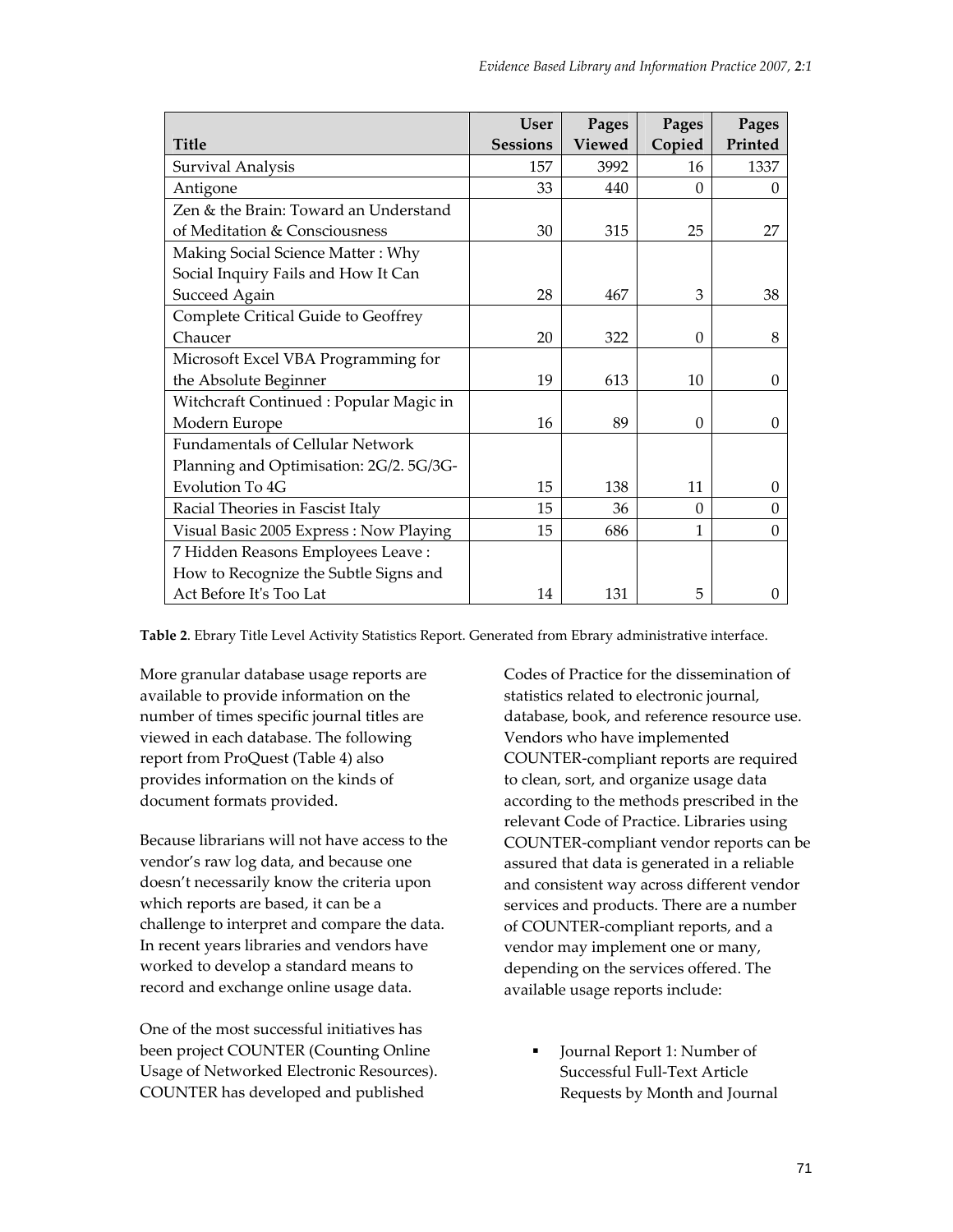| Database              | Iournal Name                   | Citation       | Abstract       | Text     | Total |
|-----------------------|--------------------------------|----------------|----------------|----------|-------|
|                       | Physical & Health Education    |                |                |          |       |
| <b>CBCA</b> Education | Iournal                        | 33             | 8              | 274      | 315   |
| ProQuest Historical   | New York Times (1857-          |                |                |          |       |
| Newspapers NYT        | Current file)                  | 196            | 185            | $\Omega$ | 381   |
| <b>CBCA Current</b>   |                                |                |                |          |       |
| Events                | <b>Canadian Press NewsWire</b> | 7              | $\mathfrak{D}$ | 420      | 429   |
| Dissertations &       | ProQuest Dissertations and     |                |                |          |       |
| Theses: A&I           | Theses                         | 14             | 315            | $\Omega$ | 329   |
| <b>CBCA</b> Reference | The Canadian Nurse             | 11             | 10             | 106      | 127   |
|                       | Canadian Journal of Public     |                |                |          |       |
| <b>CBCA</b> Reference | Health                         | 25             | 4              | 33       | 62    |
| <b>CBCA</b> Education | <b>Education Canada</b>        | 8              | 18             | 134      | 160   |
| <b>CBCA Current</b>   |                                |                |                |          |       |
| Events                | <b>CanWest News</b>            | $\overline{2}$ | 5              | 202      | 209   |
|                       | Canadian Journal of            |                |                |          |       |
| <b>CBCA Education</b> | Education                      | 15             | 10             | 132      | 157   |
| <b>CBCA Current</b>   |                                |                |                |          |       |
| Events                | The Globe and Mail             | 175            | $\Omega$       | $\Omega$ | 175   |
| <b>CBCA Business</b>  | Canadian HR Reporter           | 13             | 20             | 58       | 91    |
|                       | Alberta Journal of             |                |                |          |       |
| <b>CBCA</b> Education | <b>Educational Research</b>    | $\overline{2}$ | 9              | 119      | 130   |

**Table 4.** Derived from Document Usage by Database/Journal Report. ProQuest administrative interface.

- Journal Report 2: Turnaways by Month and Journal
- Book Report 1: Number of Successful Title Requests by Month and Title
- Book Report 2: Number of Successful Section Requests by Month and Title
- Database Report 1: Total Searches and Sessions by Month and Database
- Database Report 2: Turnaways by Month and Database
- Database Report 3: Total Searches and Sessions by Month and Service

Total Searches Run by Month and Service A full list of COUNTER Usage Reports,

descriptions, and examples are available in the COUNTER Code of Practice for Journals and Databases:

[<http://www.projectcounter.org/r2/COUNT](http://www.projectcounter.org/r2/COUNT) ER\_COP\_Release\_2.pdf> and in the COUNTER Code of Practice for Books and Reference Works:

[<http://www.projectcounter.org/cop/books/c](http://www.projectcounter.org/cop/books/c) op\_books\_ref.pdf>.

COUNTER provides a standard set of methods and reports to measure the use of electronic resources, but it does not help to solve the problem that vendor‐delivered reports are scattered all over the Web in a variety of password‐protected interfaces. It is time‐consuming to collect and aggregate reports from different vendors, even when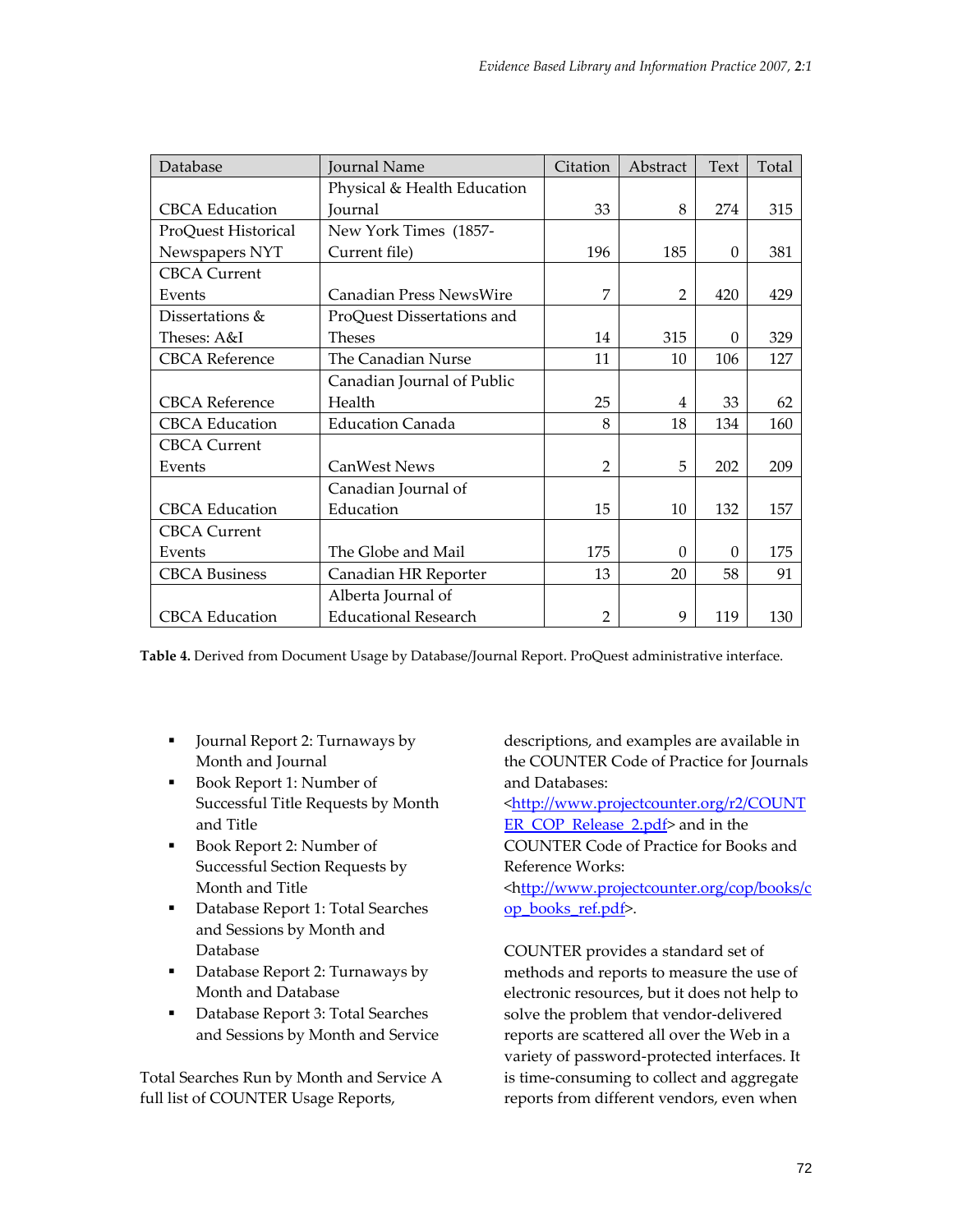comparable data is available. Enter SUSHI, NISO's Standardized Usage Statistics Harvesting Initiative.

SUSHI is a protocol that automates the retrieval of vendor‐generated use reports. The protocol is designed to support the transfer of COUNTER‐compliant reports. It allows libraries to schedule programs that automatically harvest statistical reports from vendor Web sites on a regular basis. SUSHI delivers usage reports as XML documents structured according to the COUNTER XML schema. An application that understands how to interpret and parse COUNTER XML is needed to display these reports in a user‐ friendly fashion. This could be a custom XSL style sheet written by a programmer, or it could be part of a commercial Electronic Resource Management System (ERMS).

Many libraries have implemented ERMSs to keep track of electronic subscriptions, terms of use, vendor contact information, administration interface URLs, passwords, and usage data. Verde, from Ex Libris, ([<http://www.exlibrisgroup.com/verde.htm](http://www.exlibrisgroup.com/verde.htm)>) is an example of an ERMS that includes support for the implementation of SUSHI to automatically gather usage reports from many vendors. This is an ideal model, as it not only streamlines the process of gathering data, but it also integrates electronic resource usage information into the larger management system without a need for staff intervention or re‐keying.

#### **Link Resolver Data**

Link resolvers are poised to provide a critical piece of the data puzzle for libraries. Like all online resources, link resolvers run on Web server technology and generate standard Web logs of transaction information. Link resolver logs have several advantages over other library data sources. Firstly, the link resolver provides usage

information that cuts across many different resources and services offered within the library's digital environment. Secondly, link resolver hits indicate that a patron has found a record for a resource that interests him sufficiently to request the full text. Thirdly, link resolvers provide usage information at the article‐ or book‐chapter‐ level because of the granularity of the data contained within OpenURL requests. OpenURL provides a standard way to encode a full article‐level citation into the query portion of a URL. Web logs are capable of recording the query section from each URL (the portion following the ?). Following is an example of an OpenURL query:

#### **http://mun‐resolver.asin‐**

**[risa.ca:8080/?genre=article](http://mun%E2%80%90resolver.asin%E2%80%90risa%00)&isbn=&issn=027 8193X&title=Working+Mother&volume=29 &issue=8&date=20061001&atitle=Building+ the+new+stereotype.&aulast=Gunn%2c+Eil een+P.&spage=92&sid=EBSCO:Academic+ Search+Premier** 

It encodes the full article citation:

**Author:** Gunn, Eileen P., **Title:** Building the new stereotype. **Journal Title:** Working Mother **ISSN:** 0278‐193X **Volume:** 29 **Issue:** 8 **Date:** 2006‐10‐01 **Pages:** 92

Citation information is valuable for serials collection analysis. It can identify heavily used electronic journal titles as well as those rarely accessed. The citation information can also help to identify journal titles requested from indexes, but not owned by the library. This is possible because the resolver records every request it receives, regardless of whether or not the resource is available in the library. Most link resolvers will provide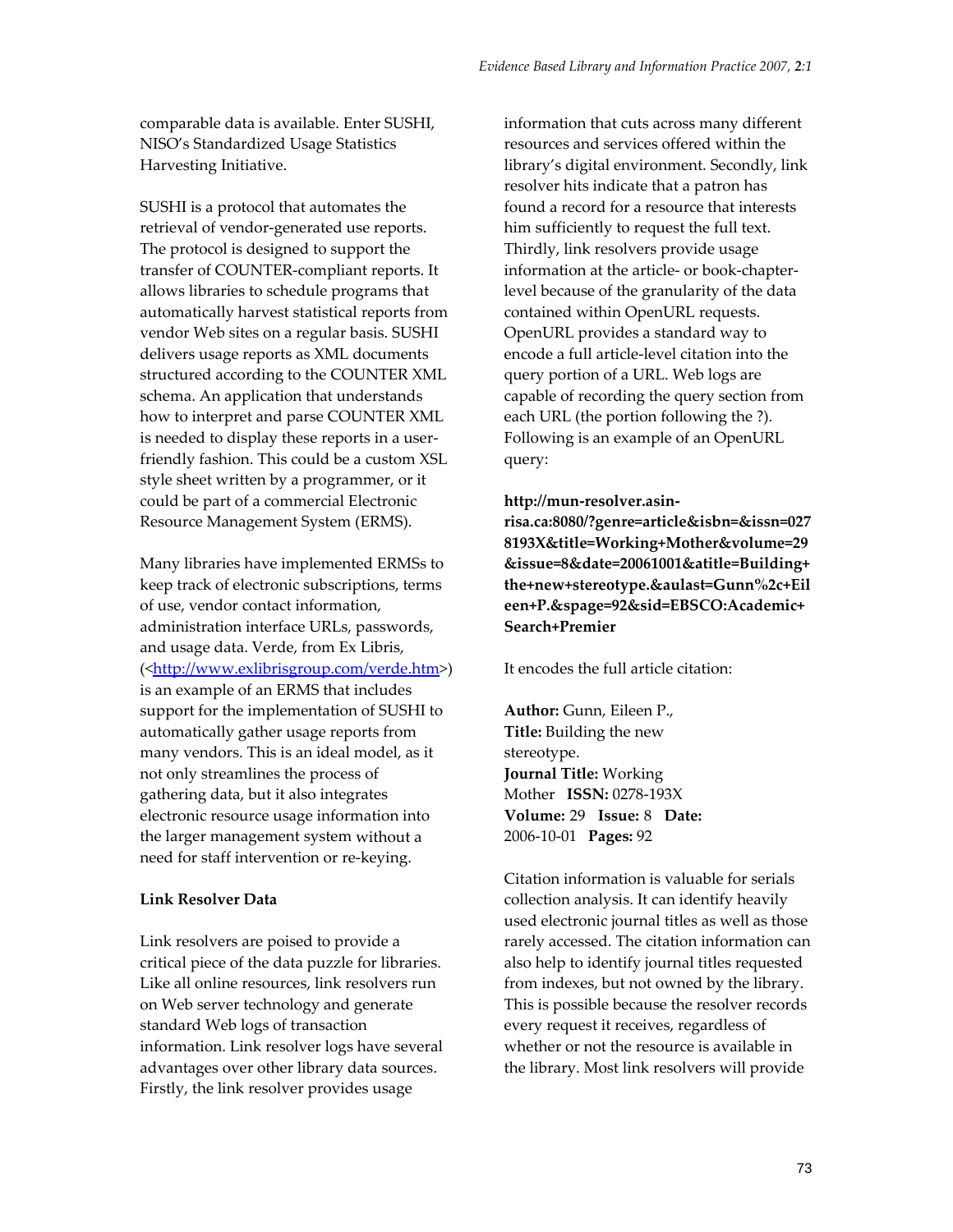| <b>Title</b>                           | Count |
|----------------------------------------|-------|
| Science                                | 465   |
| Journal of advanced nursing            | 383   |
| <b>Nursing Times</b>                   | 332   |
| Nature                                 | 262   |
| <b>Nursing Science Quarterly</b>       | 208   |
| Nursing                                | 204   |
| Pediatrics                             | 202   |
| Journal of nursing education           | 197   |
| New England Journal of Medicine        | 187   |
| Journal of college student development | 184   |
| Canadian Journal of Zoology            | 180   |

**Table 5.** Top *n* Requests by Journal Title Report. Generated from SirsiDynix Single Search Administration Interface

| <b>ISSN</b>   | <b>Title</b>                                        | Count |
|---------------|-----------------------------------------------------|-------|
| NO ISSN       |                                                     | 65898 |
| 0954-7762     | <b>Nursing Times</b>                                | 323   |
| 0730-3084     | Journal of Physical Education, Recreation and Dance | 277   |
| 0309-2402     | Journal of Advanced Nursing                         | 272   |
| $0002 - 936X$ | American Journal of Nursing                         | 206   |
| 0008-4263     | Canadian Journal of Public Health                   | 195   |
| 0036-8075     | Science (Washington DC)                             | 192   |
| 0362-4331     | New York Times                                      | 188   |
|               | Dissertation Abstracts International Section A:     |       |
| 0419-4209     | Humanities and Social Sciences                      | 182   |
| 0148-4834     | Journal of Nursing Education                        | 173   |
| 0008-4301     | Canadian Journal of Zoology                         | 172   |
| 0028-0836     | Nature                                              | 170   |

**Table 6.** Top *n* Requests by ISSN Report. Generated from SirsiDynix Resolver Administration Interface.

online reporting tools for commonly sought metrics, including the number of requests for a specific journal title (Table 5) or ISSN (Table 6) within a given time period.

OpenURL links also provide information about the referring index. In the OpenURL example above, the user used EBSCO's Academic Search Premier database to locate the referenced article citation. Referrer identities specify which indexes generate frequent requests for full‐text material. In addition to title‐level reports, standard

reports are also usually available that tally requests according to the index used.

The data collected in link resolver logs has obvious implications for local collection development, as it contains a great deal of information about e‐index, e‐book, and e‐ journal usage. Some have explored the use of link resolver data to create new indicators of scholarly quality at a global level. The bX project, sponsored jointly by Ex Libris (developers of the widely used SFX link resolver) and the Los Alamos National Laboratory, seeks to aggregate link resolver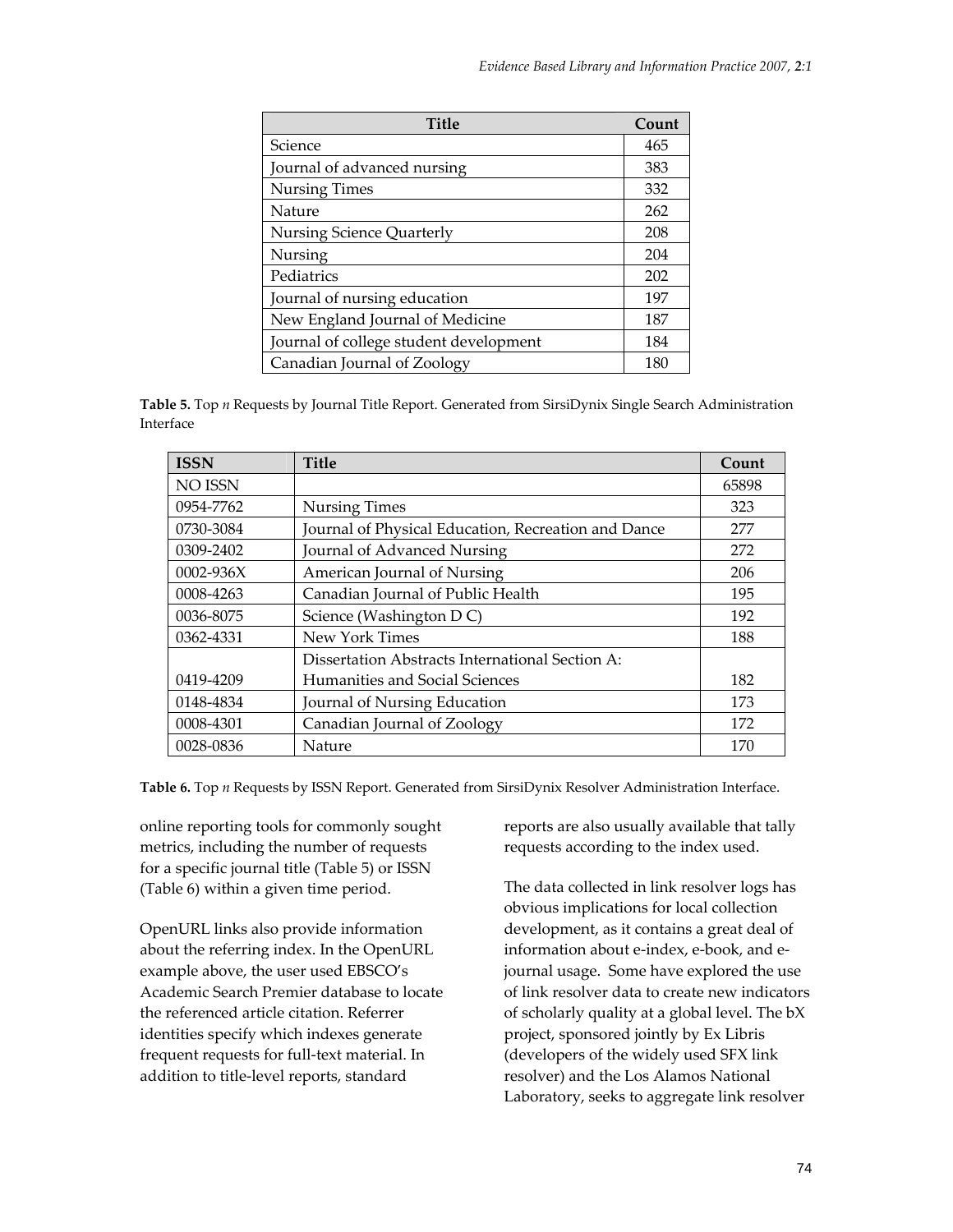| rfr_ids Request Counter:            |       |  |
|-------------------------------------|-------|--|
| Memorial University of Newfoundland |       |  |
| Referrer                            | Count |  |
| epnet.com:CINAHL                    | 9560  |  |
| ncbi.nlm.nih.gov:                   | 4598  |  |
| epnet.com:Academic Search Premier   | 4093  |  |
| epnet.com:PsycINFO                  | 2865  |  |
| hwwilson.com:OMNIFT                 | 2711  |  |
| silverplatter.com:BXCD              | 1962  |  |
| abc-clio.com:XDB                    | 1893  |  |
| pqil:mla                            | 1667  |  |
| csa.com:socioabs-set-c              | 1438  |  |
| epnet.com:ERIC                      | 1328  |  |
| abc-clio.com:AHL                    | 913   |  |
| abc-clio.com:HA                     | 820   |  |
| Google.com:                         | 806   |  |
|                                     |       |  |

**Table 7.** Top *n* databases referring users to link resolvers. Generated from SirsiDynix Resolver Administration Interface.

data from many institutions and subject it to data‐mining techniques. The goals of the project are to reveal large‐scale trends in scholarly communication, to provide new measures of the impact and prestige of publications, and to provide insight into use patterns by diverse scholarly communities (Bollen et. al, 2005).

#### **Link Resolvers and Overlap Analysis**

The back‐end of every link resolver is a large vendor‐maintained knowledge base that maps periodical holdings to each of the full‐text indexes and e‐journal packages containing that particular journal title. We can see, for instance, all of the full‐text journals available within Academic Search Premiere, and the years for which those titles are available. As well, we can see every package that offers full or partial access to a specific journal title. This information can be leveraged to compare the holdings and coverage of two or more databases or e‐ journal packages being considered for purchase. CUFTS, a link resolver developed

at Simon Fraser University Library for the Council of Prairie and Pacific University Libraries (COPPUL), makes a holdings comparison tool freely available over the Internet. The CUFTS product allows comparisons of up to four aggregated resource packages and identifies those journal holdings that may be duplicated across the packages. A development version of CUFTS can be found at [<http://cufts2.lib.sfu.ca/MaintTool/public/co](http://cufts2.lib.sfu.ca/MaintTool/public/co) mpare>.

It is also possible to perform collection overlap analysis through the use of the library's link resolver. This is because link resolvers not only track the partial or full title runs available within each aggregated resource, but they also contain information about each of the packages to which the library subscribes.' The SFX resolver from Ex Libris ‐

[<http://www.exlibrisgroup.com/sfx.htm>](http://www.exlibrisgroup.com/sfx.htm) ‐ offers overlap analysis tools for subscribers, as does Serial Solutions' Article Linker ‐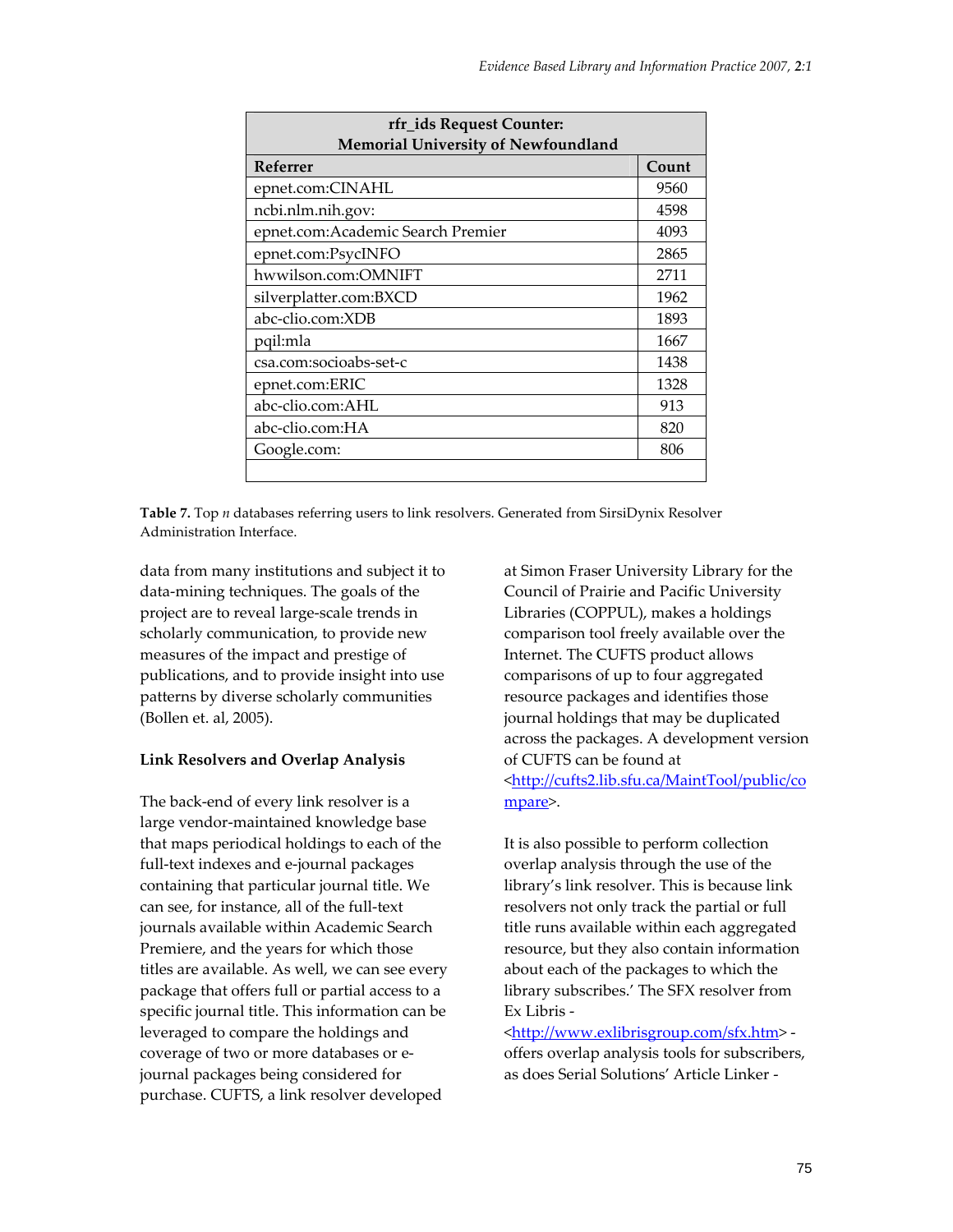### [<http://www.serialssolutions.com/overlap.a](http://www.serialssolutions.com/overlap.a)  $\mathsf{sp}$ .

The library can also take advantage of Serials Solutions' overlap analysis tools if it subscribes to the e‐journal Full MARC Records service, whether or not Article Linker has also been implemented. Overlap analysis reports provide data on the duplication of titles in subscribed packages and help determine which packages may be de‐selected.

Another important feature of these tools is the ability to evaluate new aggregated packages being considered for purchase. The overlap analysis tool makes it possible to compare the holdings of any available package with those to which the library has current subscriptions. It is able to generate reports that indicate the percentage of partial and full overlap with current electronic subscriptions, as well as the percentage of unique holdings within the package under consideration. It is possible to drill down to the title‐level to see which titles are completely unique and which will be duplicated in full or in part.

### **Federated Search**

Federated search (or metasearch) tools have been adopted by many libraries as part of their resource discovery arsenals. Some popular metasearch tools for libraries include Endeavor's ENCompass, WebFeat's Prism, and Ex Libris' MetaLib. All of these tools send simultaneous searches to multiple distributed database targets and return results to the user in a single, consistent results interface. These tools provide single search access to groups of databases clustered around specific subjects or resource types, and they may also offer sorting and de‐duping functions.

Metasearch applications generate two types of logs: Web server logs and metasearch

application logs. Both may hold valuable information about the ways in which the tools are used. Web server logs, as we know, can provide information about the times and dates of searches, user IPs, the number and length of sessions, the types of queries, and the items that are viewed. The metasearch application's internal logs may also contain some or all of this information, but are more likely to organize data collection around metrics specific to the metasearch process:

- number of targets searched simultaneously
- number of simultaneous sessions
- speed with which results are returned from different targets
- user profile information from the authentication database.

Most metasearch engines provide some kind of reporting interface, although the types of reports available vary from product to product and depend on the way the application logs have been configured. WebFeat's SMART reporting interface, [<http://www.Webfeat.org/products/smart.ht](http://www.Webfeat.org/products/smart.ht) m>, offers one of the most full-featured reporting tools available for metasearch applications. SMART is COUNTER‐ compliant, and provides database activity reports that include searches conducted from the federated search interface, as well as those executed in the native interfaces of the databases. Information available from metasearch logs includes information on user sessions, search activity, and database activity:

User session information:

- number of successful and failed logins
- session length
- user IP address
- browser and operating system
- average number of simultaneous active sessions (by date and time)
- number of session timeouts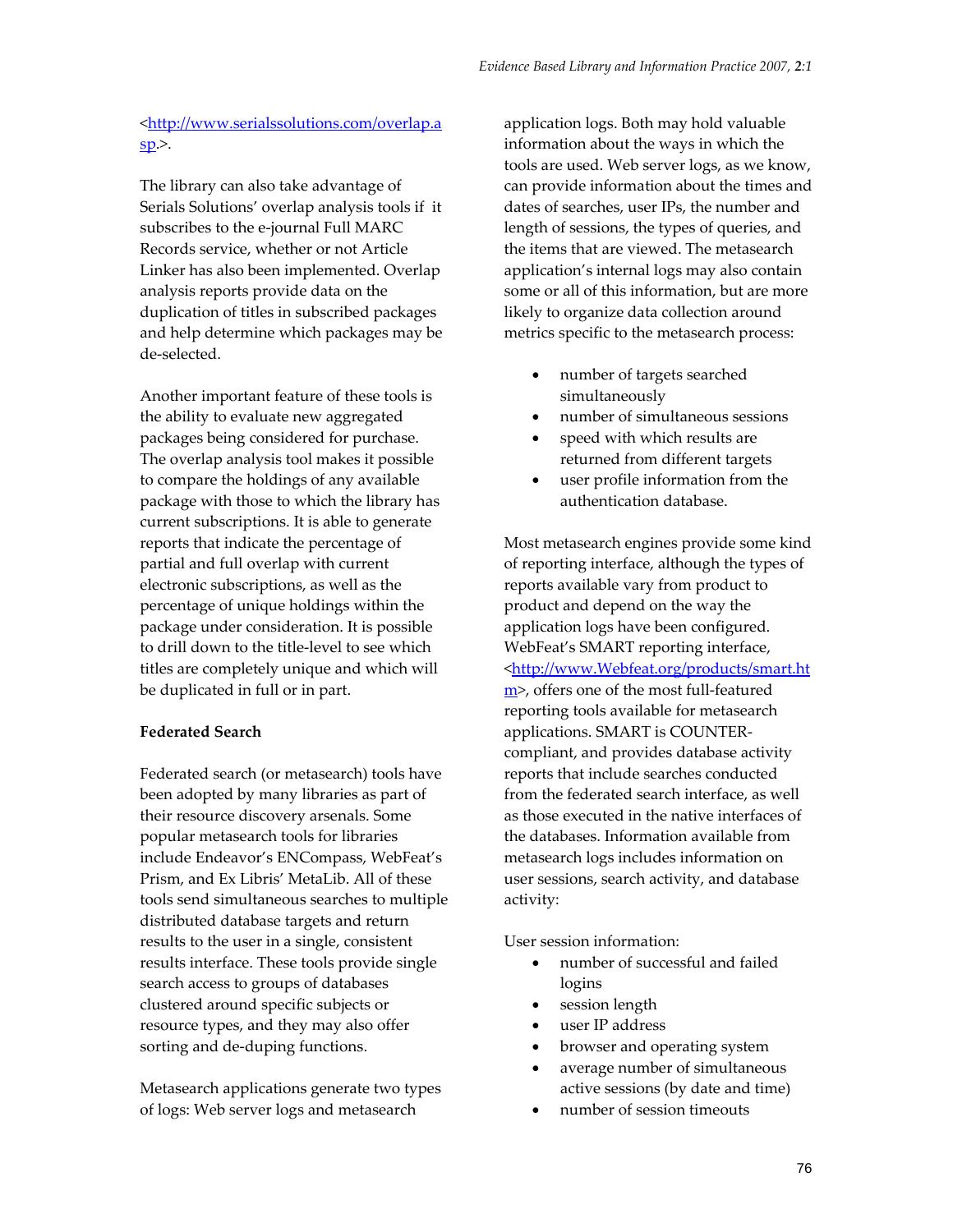Search activity:

- total number of searches over a period
- number of targets searched simultaneously per session
- search queries

Database activity:

- number of searches conducted against each specific target
- speed with which results are returned from each database
- number of database turnaways or failed searches
- number of hits returned from each target database
- number of times full record requests were made from each target database
- number of times a 'next set' request was made from a database (Database result sets are usually truncated in metasearch result sets, so users can request 'next set of *n* results' from a specific database.)
- number of times users clicked through to the native database interface
- number of full record requests made for a specific journal title, article title, author, database, or ISSN.

# **Institutional Repositories and Use Data**

Most of the data sources discussed so far are those that help evaluate the use of electronic resources hosted remotely and delivered by third‐party vendors. Many libraries have electronic collections created and stored locally. Digital archives and institutional repositories (IRs) are two ways that libraries have adopted an expanded role as the custodians and gatekeepers of local electronic collections with unique or rare materials. These collections may be the result of large and time‐consuming digitization efforts within the library. They may contain theses, dissertations, pre‐prints,

presentations, and other scholarly materials produced within the larger institution. Some of these collections provide a means for institutions to organize, search, and access administrative documents, annual reports, policy papers, and the results of internal studies. All of these local collections represent a significant investment of time and money, and librarians must determine the value of these investments in terms of increased visibility and use.

Some commonly used digital repository platforms are:

- DSpace, an open source platform originally developed by MIT Libraries and Hewlett‐Packard [<http://www.dspace.org>](http://www.dspace.org)
- GNU ePrints, open source repository software [<http://www.eprints.org>](http://www.eprints.org)
- CONTENTdm, a commercial software package offered by OCLC. [<http://www.oclc.org/CONTENTd](http://www.oclc.org/CONTENTd)  $m$ />

Activity data on these systems is held in both Web server logs (for end‐user access data) and system logs (to record transaction information about staff workflows).

Reporting tools are still under development for each of these systems, as are metrics to assess the use and effectiveness of digital repositories. Because search and access information can be captured in standard Web logs, Web analysis tools can be implemented to uncover standard measures of end‐user activity. This includes data about the most heavily used collections, frequently accessed objects, number of items viewed during a typical session, activity by time and date, search strategies, referring URLs and search engines, geographic location of user‐based IP addresses, and file downloads.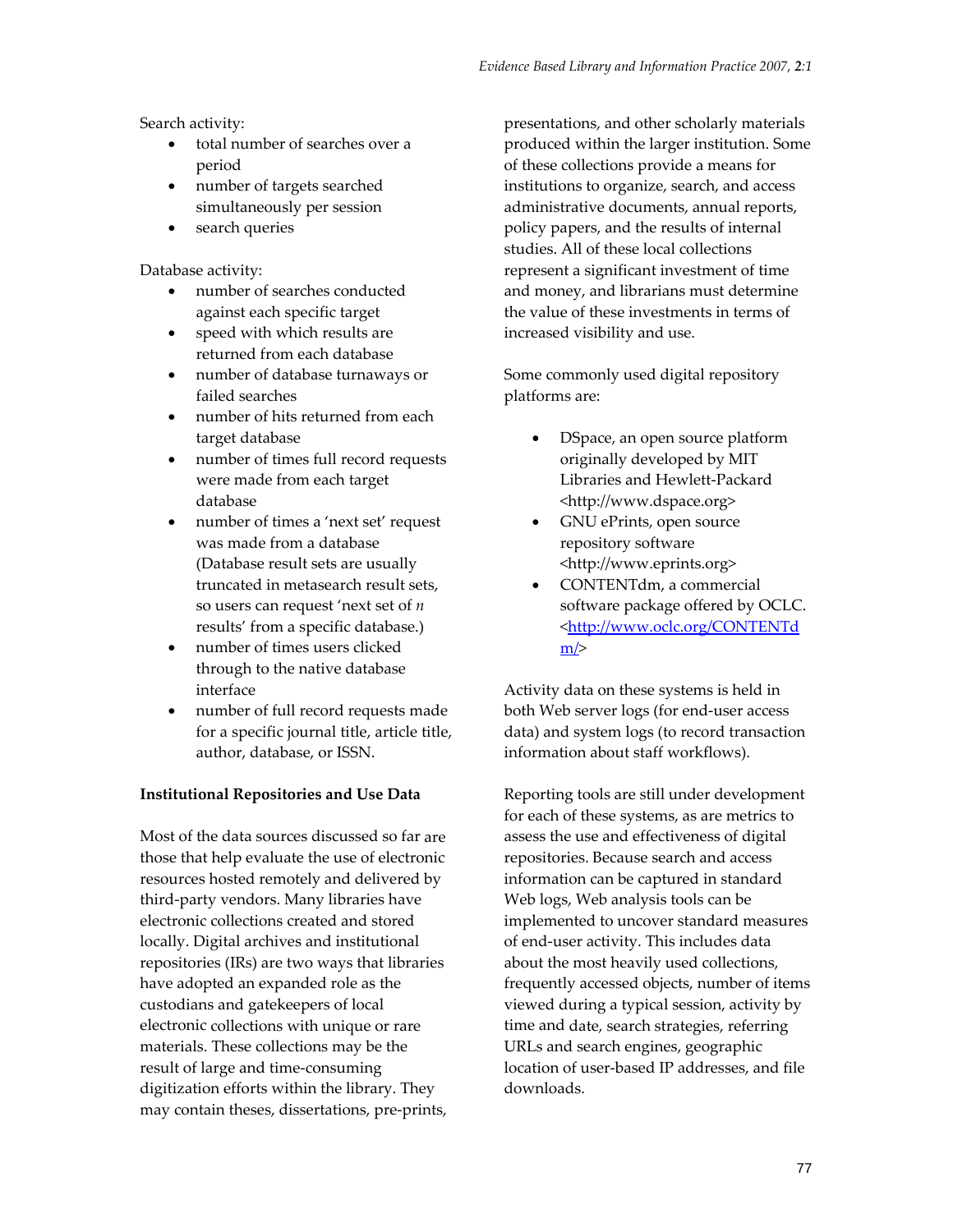| <b>CONTENTdm Server Report</b>                     |                                       |              |  |
|----------------------------------------------------|---------------------------------------|--------------|--|
| Collections Accessed from 2006-09-01 to 2006-10-31 |                                       |              |  |
|                                                    |                                       | <b>Times</b> |  |
| Collection                                         | Image                                 | Viewed       |  |
| Centre for Newfoundland Studies                    | A general chart of the island of      | 36           |  |
| - Digitized Maps                                   | Newfoundland with the rocks           |              |  |
| Centre for Newfoundland Studies                    | Tierra nueva (B) [cartographic        | 26           |  |
| - Digitized Maps                                   | material].                            |              |  |
| Centre for Newfoundland Studies                    | A chart of the banks and harbours of  | 21           |  |
| - Digitized Maps                                   | Newfoundland. --                      |              |  |
| Maritime History Archive - Forbes                  | Unidentified fraternal group standing | 19           |  |
| Family fonds                                       | in front of a large                   |              |  |
| Maritime History Archive - Forbes                  | "August 1925"                         | 19           |  |
| Family fonds                                       |                                       |              |  |
| Maritime History Archive -                         | A Grenfell Mission nurse standing     | 18           |  |
| Grenfell Photograph Collection                     | outside in a garden                   |              |  |
| Maritime History Archive -                         | A nurse and three injured children    | 18           |  |
| Grenfell Photograph Collection                     | sitting on the front step             |              |  |
| Maritime History Archive -                         | Grenfell mission building with the    | 17           |  |
| <b>International Grenfell</b>                      | sign "Faith Hope and L                |              |  |
| Association                                        |                                       |              |  |
| Centre for Newfoundland Studies                    | A new map of the only useful and      | 16           |  |
| - Digitized Maps                                   | frequented part of New Foun           |              |  |

**Table 8.** Collections and objects accessed report. Generated from CONTENTdm 4.0 Administration Interface

| <b>CONTENTdm Server Report Top Search Terms</b><br>from 2006-06-01 to 2006-08-30 |                       |  |
|----------------------------------------------------------------------------------|-----------------------|--|
| <b>Search Terms</b>                                                              | <b>Times Searched</b> |  |
| grenfell mission st. anthony                                                     | 57                    |  |
| bell island                                                                      | 43                    |  |
| st anthony husky                                                                 | 29                    |  |
| tilley                                                                           | 24                    |  |
| st anthony                                                                       | 17                    |  |
| harbour grace                                                                    | 15                    |  |
| eilley                                                                           | 14                    |  |
| avila                                                                            | 12                    |  |

**Table 9**. Top Search Terms Report. Generated from CONTENTdm 4.0 administrative interface

The current version of DSpace uses a Javabased logging utility called log4j to generate system activity logs as plain text files, although add‐on tools to generate SQL and XML versions of the logs are under

discussion and development by members of the DSpace community. CONTENTdm administrative activity is logged in a SQL database, and custom administrative activity reports can be created through the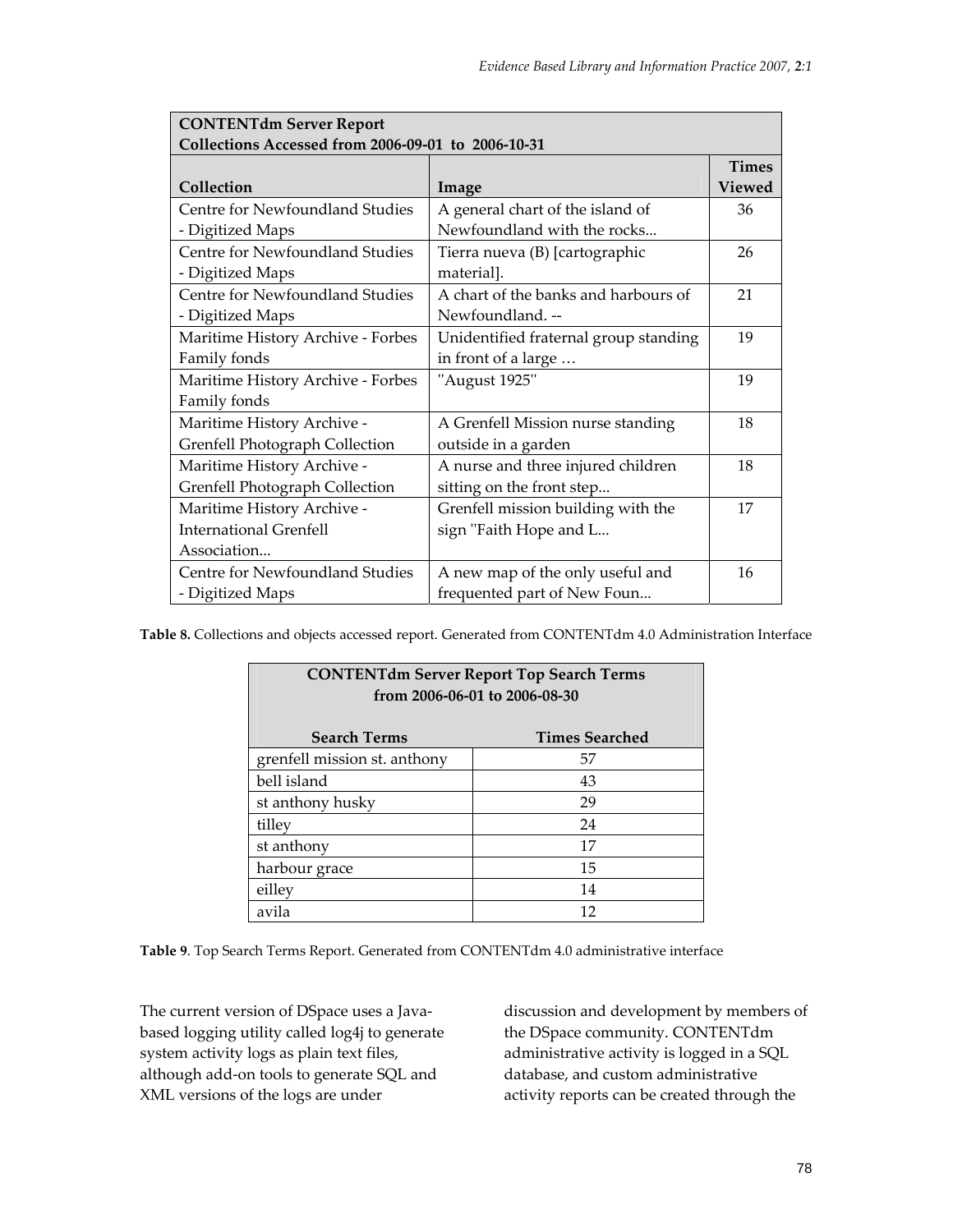use of Crystal Reports or other SQL query software. The CONTENTdm 4.0 administrative interface provides canned reports for some of the more common usage measures, such as those in Tables 6 and 7, identifying which hits on collections / objects and user search strategies respectively.

Collection metadata is held in the repository database and can generate statistics about the character of the library's digital collections, such as the total number of objects, the size of each individual collection, the number and extent of compound objects, dates when each of those objects was created, the number of null items (items with no associated file), and breakdowns of the numbers of items by file type (e.g., JPG, PDF, TIFF, MP3, or WMV).

Some libraries have created custom tools in order to perform more detailed analysis. An example is Oregon State University's CONTENTdm Controlled Vocabulary Analyzer,

[<http://oregonstate.edu/~reeset/CONTENTd](http://oregonstate.edu/~reeset/CONTENTd) m/downloads.html>. The tool generates reports on controlled vocabulary usage across all of a library's CONTENTdm collections. Resulting data can be used to identify conflicting terms within a controlled vocabulary or to understand the scope of different collections by indicating the frequency with which certain terms have been applied.

End‐user searches and views are contained in Web server log data, but other logs exist that describe staff‐side activity on the system. This data quantifies the amount of time documents spend at each phase of the submission and staging process, the number of times each document is touched by a staff member during the process, staff login counts by date/time and session duration, and other workflow information that can be

analysed to identify bottlenecks affecting document turn‐around time. One of the interesting features of IRs is that libraries can attach administrative and statistical information about each digital object as a linked part of the record for that object. In this way statistical and processing information can become part of the metadata for a specific object. A good example of this can be found in the ePrints repositories of the University of Melbourne ([<http://eprints.unimelb.edu.au/](http://eprints.unimelb.edu.au/)>) and the University of Tasmania ([<http://eprints.utas.edu.au](http://eprints.utas.edu.au/)/>). These institutions have developed a joint program to provide links to statistical information from each ePrints record, allowing users to view the download statistics for that particular item.

A second interesting attribute of IRs is the ability to store entire reports within the digital repository system as discrete objects with their own metadata. The digital repository can act as the repository for log and report information. If these logs have a common XML format, they can also be exposed for harvesting by other IR systems using a protocol developed by the Open Archives Initiative (OAI). By harvesting log data from various IR systems, libraries will be able to compare IR content and usage data across different institutions. The Interoperable Repository Statistics (IRS) Project, [<http://irs.eprints.org/about.html](http://irs.eprints.org/about.html)>, is an initiative that seeks to promote data sharing through the use of OAI harvesting.

#### **Electronic Reference Services**

There are several different approaches to electronic reference services:

- e‐mail/Web‐based asynchronous reference
- chat/synchronous reference through the use of instant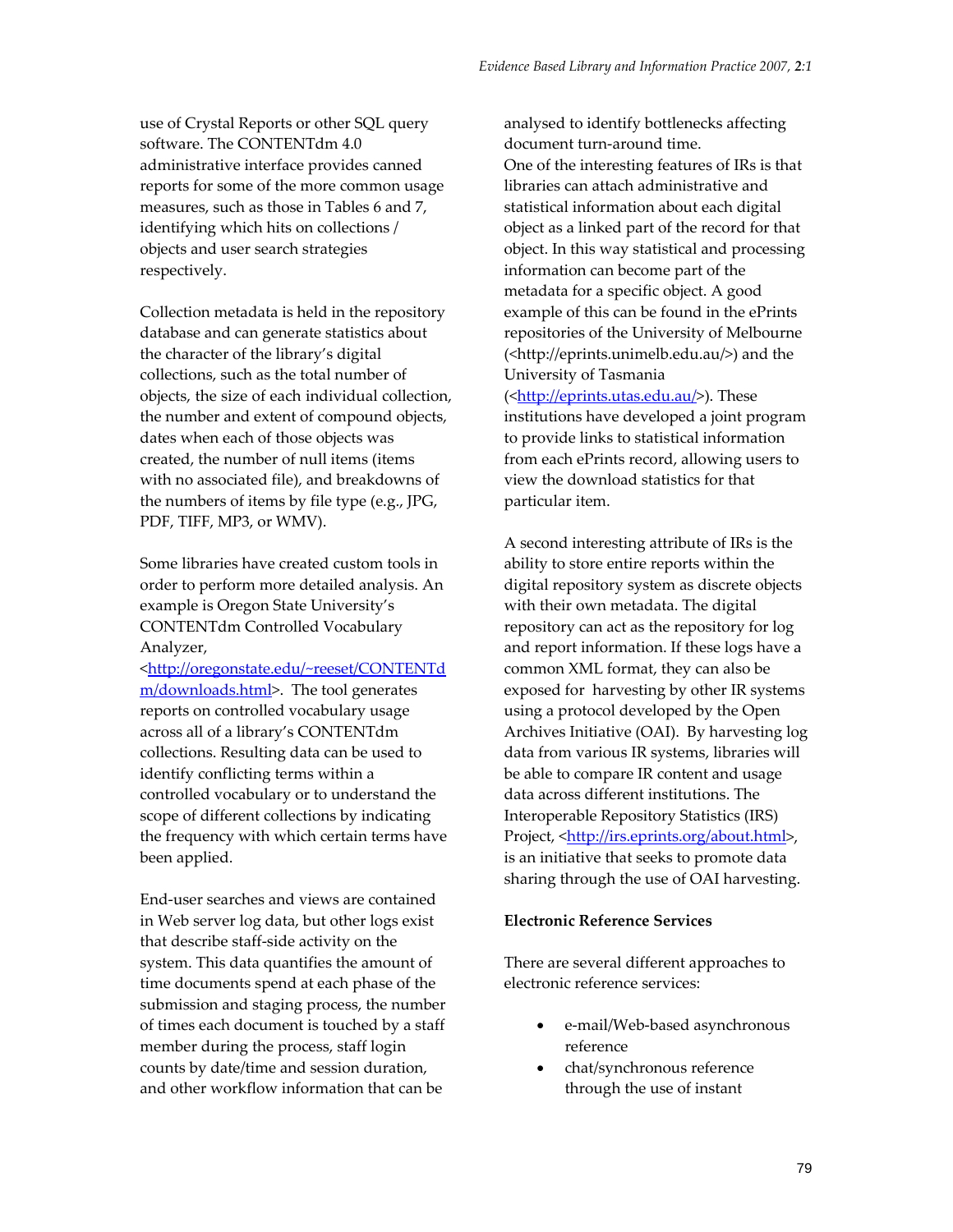messaging clients, e.g., AIM, MSN Messenger, and Meebo

full-featured co-browsing systems, e.g., OCLC's QuestionPoint or Ask A Librarian from Tutor.com

The data available from virtual reference software depends on the type of service and the data the library requests from users before allowing them to initiate a virtual reference session. Identifiers for patron and responder are available in transcripts, logs, or e‐mail headers. These may take the form of a login name, an e‐mail address, or a chat display name. Because reference chat logs and transcripts often contain personally identifying data, librarians need to strip this kind of information before beginning data analysis. Randomizing programs can be written to change meaningful strings such as e‐mail addresses to meaningless series of characters, even while preserving a unique identifier for each string. In this way repeat visits can be tracked without exposing a patron's identity. Through the collection of other information, (e. g., patron‐level, location, and institutional affiliation), patron types can be correlated with query types and subjects.

Date/time information is also usually available. For e‐mail‐based reference, this data would be included in the message header; in chat services the date, hour, minute, and second of each line in the correspondence is logged in the session transcript. Librarians can use this data to determine the frequency of electronic reference queries, and the distribution of queries over the days of the week and hours of the day. Date/time stamps can also be used to evaluate turn‐around times for electronic reference services.

All types of electronic reference products have the capability of saving a complete transcript of the conversation between the librarian and the patron. While email and

virtual reference software keep a transcript automatically, most instant messenger (IM) clients have to be specifically configured to log session transcripts. Librarians may use transcripts to evaluate the type of questions received (e.g., hours, services, known‐item queries, technical help, or research help), the types of sources to which users have been referred (e.g., Web pages, indexes, guides, or reference sources), as well as a subject breakdown of research questions received (e.g., business, engineering, or medicine).

Because these transcripts are manifest as unstructured natural language questions and answers, human mediation is usually required to evaluate and characterize the interactions they record. Qualitative analysis software such as ATLAS.ti, [<http://www.atlasti.com/](http://www.atlasti.com/)>, or QSR NVivo, [<http://www.qsrinternational.com/products/](http://www.qsrinternational.com/products/) productoverview/NVivo 7.htm>, is designed to analyse 'soft' data (i.e., unstructured text files) that lack a controlled vocabulary. This type of software can be useful to librarians who wish to undertake in‐depth analyses of large numbers of virtual reference transcripts.

Full-featured virtual reference applications also offer the option for patron exit surveys at the end of each session, where user feedback can be solicited regarding the usefulness of the answer received and the software's ease of use.

The Digital Reference Electronic Warehouse (DREW), under development by Scott Nicholson and R. David Lankes from the University of Syracuse, is a project that aims to create an archive of cross‐institutional digital reference transactions. DREW architects are developing an XML schema to represent transaction information from e‐ mail, IM, and commercial virtual reference products. By bringing many similarly structured transactions together into a single space, Nicholson and Lankes hope to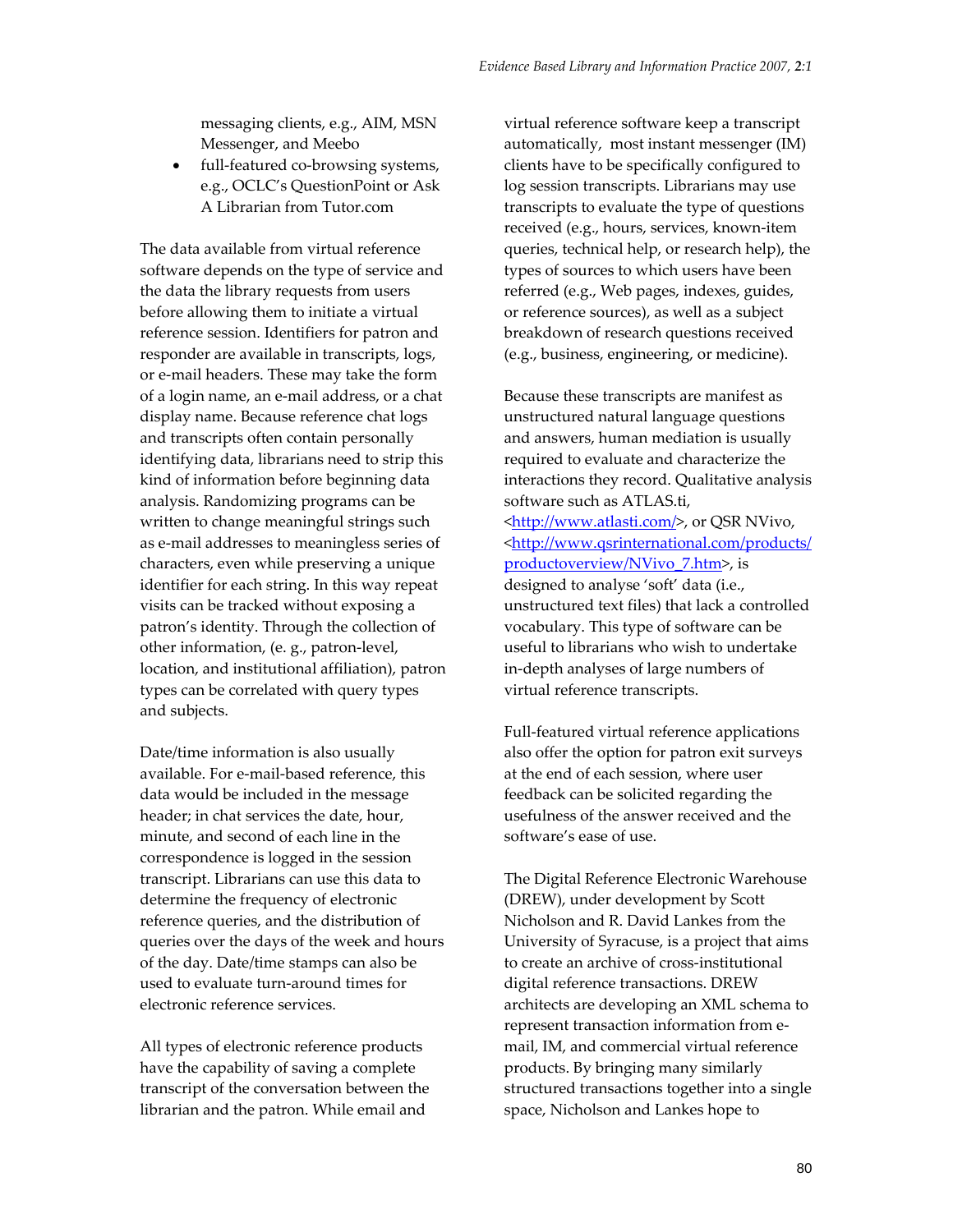produce a rich dataset to which Online Analytical Processing (OLAP) and data‐ mining tools can be applied to "discover patterns in users, experts, question metadata, and works referred to by experts in the answer" (Lankes and Nicholson, 2005). The purpose of DREW is to provide a collaborative research space, management information system, and toolset, which can be used to understand and improve digital reference services. By amalgamating virtual reference data from many different libraries, DREW's developers aim to provide a tool that allows us to better understand the character of electronic reference and to tailor our services more closely to patron needs.

# **ILS Data Sources**

The integrated library system (ILS) holds a great deal of rich and detailed data about many of the library's key operations. Information about funds, vendors, spending trends, number of items catalogued within specific call‐number ranges, number of items added to the collection each month, turn‐around times for item processing, and a great deal of other administrative data is held in the ILS database. ILS logs are even more useful, as they contain details about every transaction that has ever transpired in the system, whether or not that data exists in the current production database. A patron or vendor record may have been removed from the database, but the existence of that account and all of the activity attached to it will still be contained in the server history logs.

The ILS circulation module links to patron records that may contain:

- ZIP or postal code
- primary branch affiliation
- departmental affiliation
- major area of study
- status as undergraduate, graduate, faculty, or alumni

• date of birth

This data from the ILS circulation records allows the study of patron activity in a much more granular fashion than might be possible in Web server logs, which frequently record no identifying information about a user.

ILS logs, like most other types of logs, are held in dense, largely inaccessible text files on the ILS server. The raw log data is encoded through the use of proprietary vendor data codes, unlike Web logs that follow internationally recognized standards for encoding data. This means that a vendor‐provided translation tool or datacode manual will be necessary in order to make sense of the log data. The following is a sample of log data from the MUN libraries' SirsiDynix Unicorn ILS:

**E200510280830240058R^S36IVFFLGODDA RD^FcNONE^FEQEII^IQXX(1727366.1)^NI 31^Nz33^daLT^ND32^NH245^NG10^NEA rchâeologie du vin et de lʹhuile dans lʹEmpire romain /|cJean‐Pierre Brun.^OM^^O E200510280830250058R^S37IVFFLGODDA RD^FcNONE^FEQEII^IQXX(1727366.1)^NI 32^Nz34^daLT^ND33^NH260^NG^NEPari s :|bErrance,|cc2004.^OM^^O E200312121523590020I ^@38hDIQT 174.5 C64 1983^I4T 174.5 C64 1983^IS1^NQ31162004594801^NSQEII^ILC HECKEDOUT^ltnqCHARGED^^Z E200312121523590020F ^5nrN^jxN^CKLISA^CLLisaʹs test account^CA12/12/2003,15:23^CI10/4/2004,23: 59^CX4MUR\$2^CGCHECKEDOUT^IACol lingridge, David.^IBTechnology in the policy process : controlling nuclear power / David Collingridge. ‐‐^^O E200312121523590020R^S39ZnFFSIRSI^Fc NONE^FEQEII^MI1^MO2^MLitem\_check ed\_out,due^^O E200312121523590020F ^@39ZnMI1^MQENGLISH^MPY^MM002**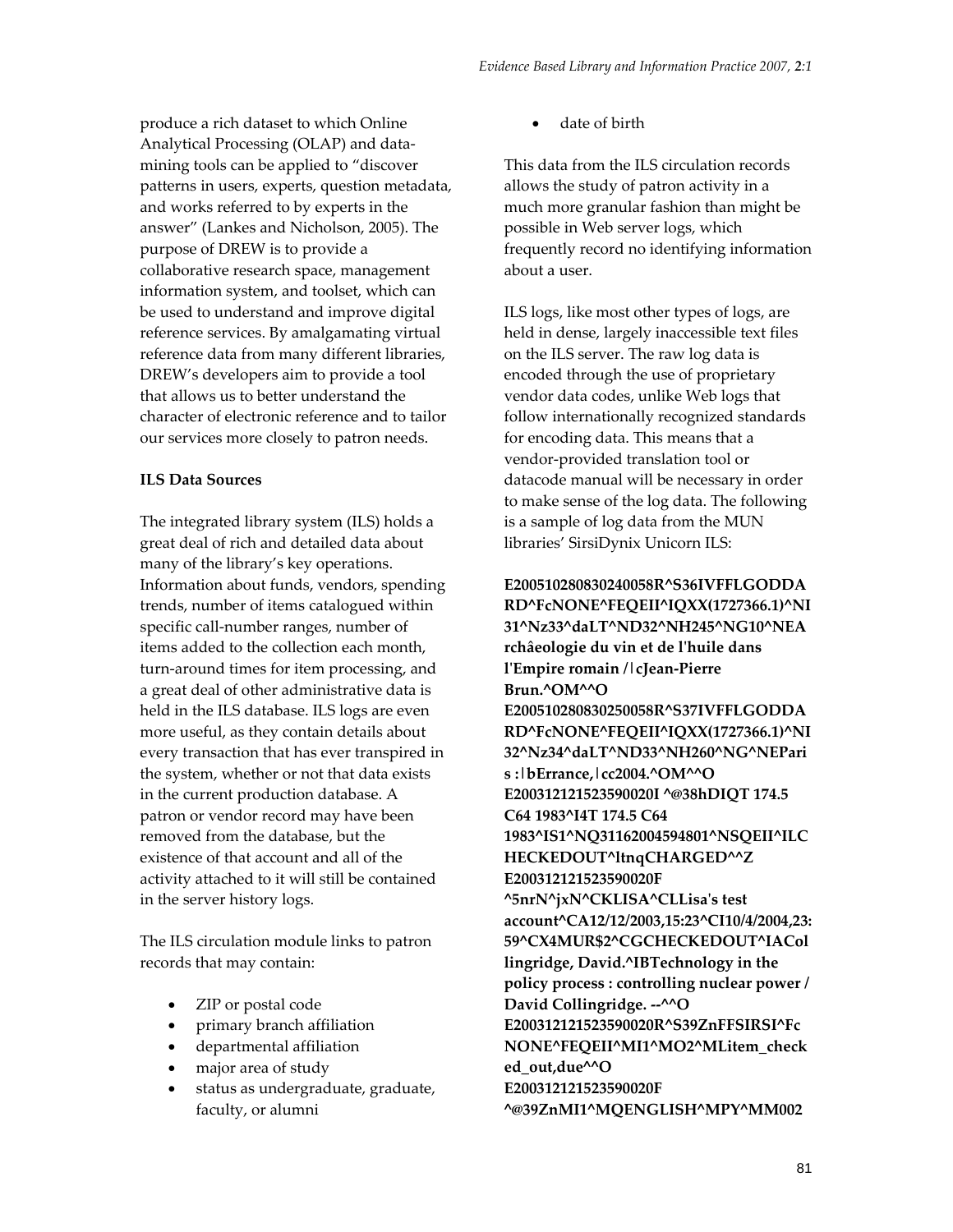### **C~0 item\_checked\_out||item checked out|due||due|^^O**

There is an ethical concern about accessing raw ILS log files. As evident in the example above, the circulation record in the raw log file contains elements that disclose the identity of individuals and the particular items they borrow. Because librarians are concerned about privacy issues, many ILS vendors provide tools to strip logs of patron barcodes and other data that might allow the identification of specific users while retaining broader profile information for the purpose of statistical analysis. Ethical concerns dictate that librarians undertaking ILS log analyses should ensure that user IDs, barcodes, and personal information are removed from the raw data before making logs available for study of any kind. This is even more critical if the logs are to be duplicated in more than one location or shared with several people for the purpose of analysis.

Beyond ILS history logs there are Web logs, a second‐level of logging for the Web‐based OPAC interface. Web logs, like all of the other Web server logs discussed here, record the query portion of searches executed and may also indicate the frequency with which patrons choose to browse or keyword search a particular field.

### **198.165.141.237 ‐ ‐ [31/May/2003:10:23:19 ‐ 0230] ʺGET**

**/uhtbin/cgisirsi/x/0/5?user\_id=REMOTEWE B&searchdata1=Remote+Sensing+of+Sea+I ce HTTP/1.1ʺ 200 69189**

### **134.153.164.143 ‐ ‐ [31/May/2003:10:46:19 ‐ 0230] ʺGET /uhtbin/cgisirsi/x/0/5?user\_id=REMOTEWE B&searchdata1=lazarus+and+folkman HTTP/1.1ʺ 200 28582**

**142.163.11.5 ‐ ‐ [31/May/2003:11:10:30 ‐0230] ʺGET /uhtbin/cgisirsi/tyQtIrCYGa/127540009/8/10**

### **4295/AMERICAN+JOURNAL+OF+DISEAS ES+OF+CHILDREN HTTP/1.1ʺ 200 29928**

This information can be used to analyse the catalogue search behaviour of patrons. Because these are standard Web server logs, commercial or freely‐available Web log analysis software can draw out information about dates and times of heavy OPAC usage and help to isolate and cluster search strategies.

The ILS has a number of canned reports that can be used to gather data about the number of classroom reserves that are created, items catalogued, items circulated, and other baseline activity. ILS reporting systems are useful to gather aggregated data, such as the number of AV material circulations that occurred in a given month, but they are not optimised to allow detailed examination of that data. The limitations of ILS reporting tools have made the extraction and manipulation of the huge data stores contained in ILS logs very difficult.

A number of strategies have emerged in recent years to help librarians access and use ILS data in new ways. One approach has been the development of new reporting tools, modelled on the kinds of business intelligence systems widely adopted in the corporate world. OLAP reporting tools, such as Director's Station from SirsiDynix, provide multi‐dimensional views of library activity. These tools allow librarians to find relationships between activities that occur in different library units such as selection, acquisitions, cataloguing, and circulation. These tools are intended to help librarians identify use patterns and trends over time. OLAP reporting tools allow librarians to view aggregated activity data and then drill down into that data for more specific information, adding and removing different dimensions to create custom views of the data. Other features include the ability to perform custom calculations on the fly, create natural language queries ("Which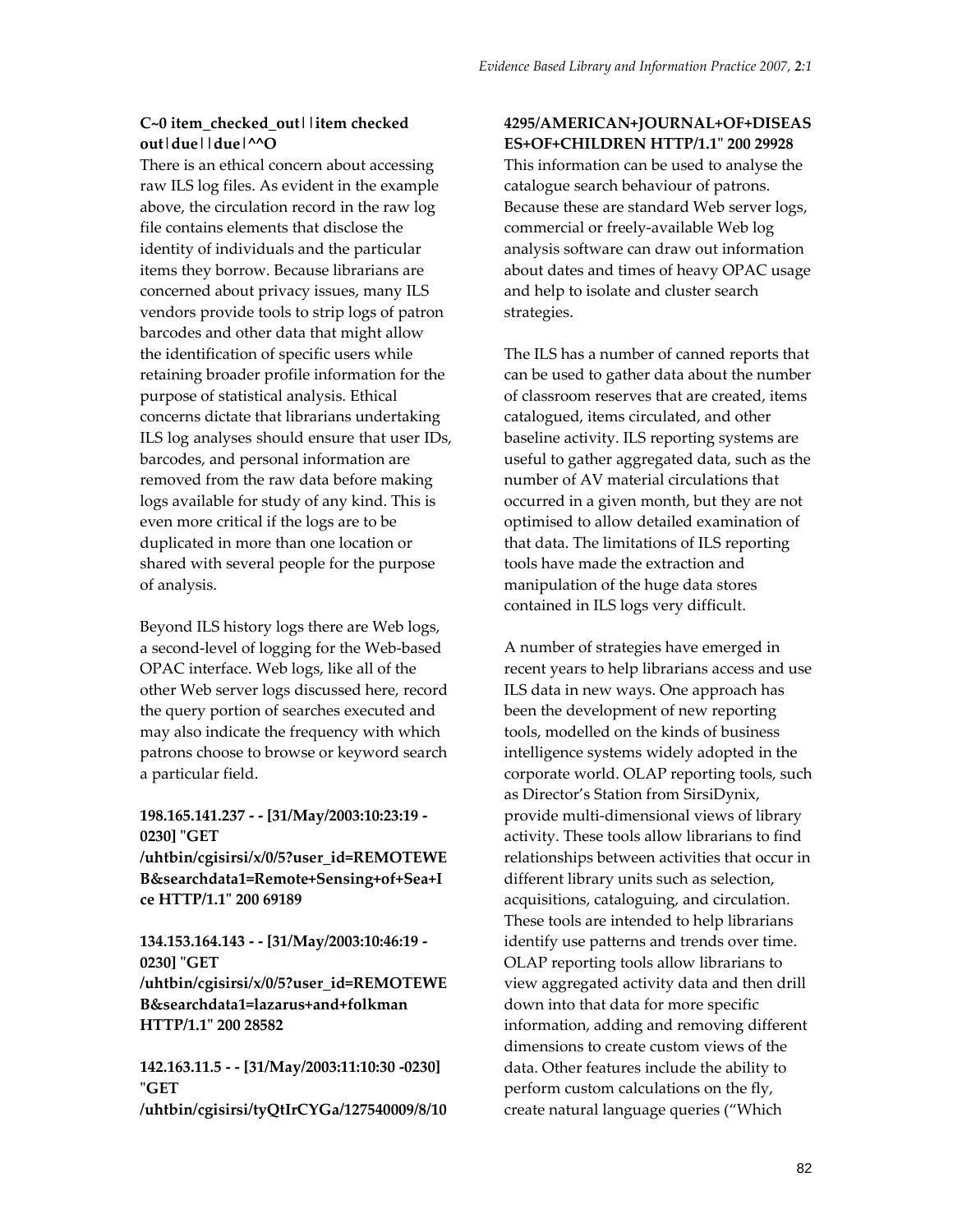hour of the day and day of the week had the highest circulation?"), sort data within and across hierarchies, export report data to spreadsheets for further manipulation, and create alerts for certain thresholds of activity, e.g. create an alert when the total amount of fines owed at my branch reaches \$1000.

The kinds of questions that can be answered easily using an OLAP reporting tool includes a wide range of topics:

- What is the average age of my collection of chemistry books?
- What is the distribution of publication dates in that collection?
- What is the average cost per-item in my collection of chemistry books?
- What is the distribution of chemistry book purchasing across vendors and funds?
- How many chemistry books with publication dates before 1995 circulated this year?
- What has been the spending trend over the last ten years for chemistry books?
- Which are the top one hundred circulating chemistry books over the past three years?
- What percentage of my chemistry collection circulated to undergraduates, graduates, or faculty members over the past five years?
- What is the distribution of those borrowers across university departments?
- How does circulation per-item in the chemistry collection compare with that of the general collection?

# **ILS Data & Cross‐Library Comparison Tools**

The tools identified above are those that help evaluate collection use in a single library or library system. Vendors are also developing tools, such as the Normative Data Project (NDP) or OCLC's WorldMap that allow ILS data to be integrated with GIS programs for demographic analysis. OCLC has several data mining projects that attempt to leverage its WorldCat data for cross‐library comparison. These include the Systemwide Print Book Collection study, the Comparative Collection Assessment project, and the OCLC Mining for Digital Resources study

The Normative Data Project (NDP), [<http://www.libraryndp.info/](http://www.libraryndp.info/)>, combines GIS‐based demographic information with ILS data to aid library planners and decision‐makers. This project combines transaction and bibliographic data extracted from the ILS logs of a number of different libraries, with census data, and U.S. library data from the National Center for Education Statistics. The NDP project seeks to extract and normalize ILS data from many different vendor platforms to provide a standard view of data for cross‐library data sharing and comparison. Understanding which titles, formats, and languages are in heavy demand by different categories of patrons in comparable libraries can help predict which resources will be used by your own patrons.

OCLC's GIS‐based information system, WorldMap, seeks to gather key statistical information from libraries around the world, including holdings and titles by place of publication, types of libraries, number of libraries, librarians, users, volumes, and annual expenditures. WorldMap provides an intuitive graphical entry point for comparing titles and holdings at national and regional levels. It also permits regional comparisons on staffing, expenditures, and accessibility of library services.

OCLC's WorldCat database contains more than 65 million bibliographic records representing over 950 million holdings from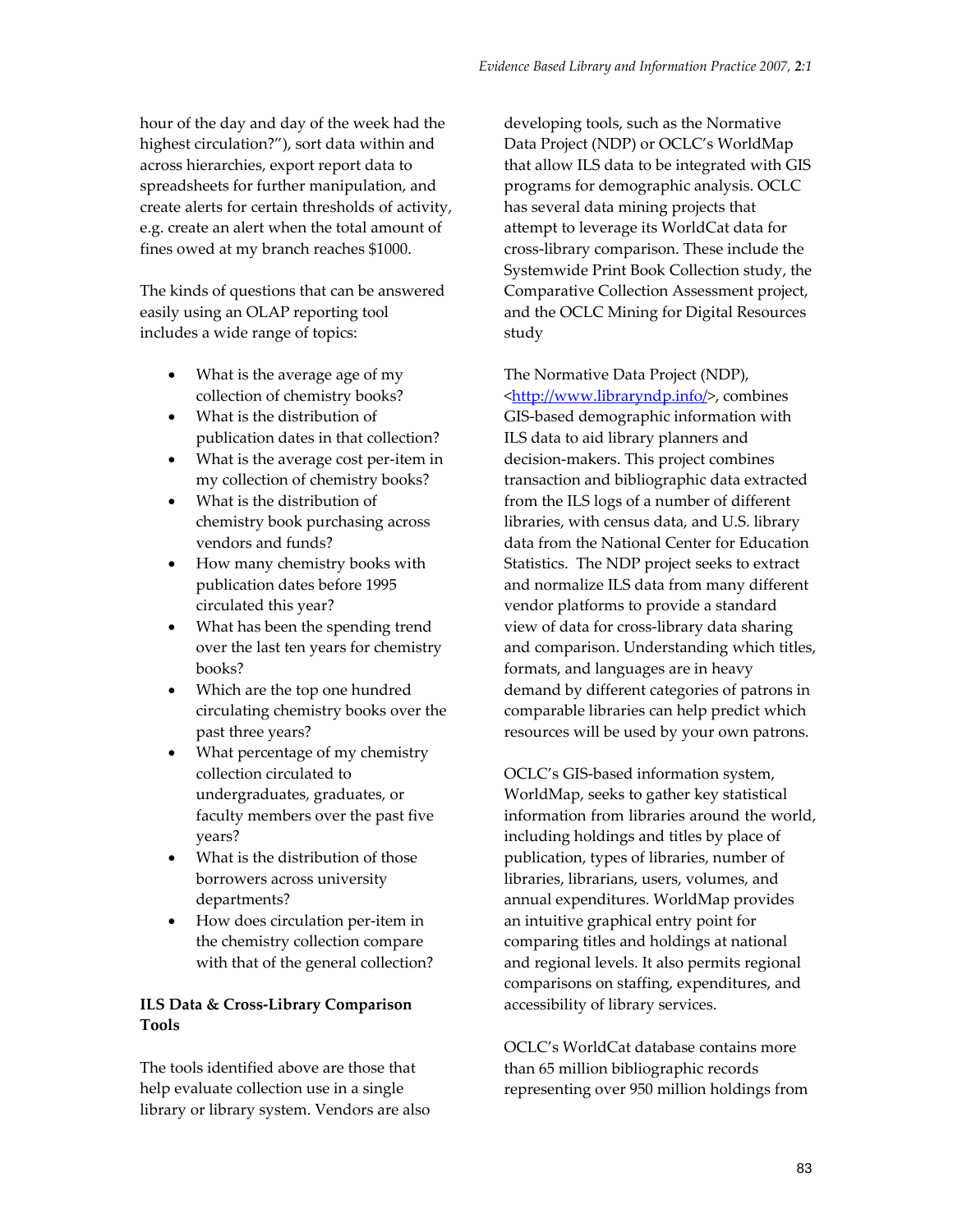more than 20 million libraries around the world. This creates an invaluable data source by which libraries can evaluate their own collections in a larger context, and opens up opportunities for cross‐library collection analysis, and cooperative regional collection development. OCLC's WorldCat Collection Analysis service allows libraries to compare their own holdings against those of peer‐group libraries to identify subject‐ matter strengths, gaps, and overlaps.

OCLC has several other current ILS data‐ mining projects. The Systemwide Print Book Collection study analyses aggregate print book holdings from WorldCat to identify rare or unique materials in individual library collections, as well as titles that are widely available within a particular region. This information can help libraries target titles that are widely available in other collections and therefore easily procured through inter‐library loan. OCLC's Comparative Collection Assessment project incorporates holdings information with ILL usage information to help libraries identify collection strategies for print and e‐book collections. The OCLC Mining for Digital Resources study aims to analyse holdings patterns, material types, and cataloguing activity for digital resources across library collections to identify trends and best practices for collecting and organizing digital materials.

### **Conclusion**

This article has focused on data sources that are likely to be immediately available to the typical practitioner who wishes to engage in statistical analysis of collections and services within his or her own library. There is an enormous amount of quantitative data available to support evidence based studies, and a surprising amount of that data is either collected within the library, or readily accessible through standard reporting tools

offered by service and resource providers. This data can help to identify problems with existing interfaces and tools, to identify and analyze search strategies across different types of resources, to evaluate the frequency and type of use of existing services and tools, to evaluate service turn‐around times, to identify high‐demand resources, to identify infrequently used products and services, to identify new services and resources which may be in demand, to identify the ebb and flow of demand by month, day or hour, to discover more about the behaviour of specific patron groups, to analyze information requests according to subject groupings, and to make cross‐branch or cross‐library comparisons on all of those measures.

Beyond the need to locate and access data sources, a number of further challenges face libraries in the area of quantitative analysis. Libraries require well‐developed standards for reporting use data to allow for more accurate comparisons across similar vendor products, services and resources. Libraries need to aggregate data that currently tends to be available in silos according to specific applications or providers. We must combine different kinds of use data into common spaces that will allow us to find correlations between evidence from a number of sources, and to identify trends that cut across different services and applications. It is fairly easy to extract data to track a single patron's behaviour during a single session and across a single type of resource or service. It is extremely difficult to get a holistic view of how a single patron interacted with all of the possible resources during a single information‐seeking session. That patron may have started at the library's Web site, conducted an OPAC search, linked to the metasearch interface from within the OPAC, linked to a record in a vendor's native interface via the proxy server, from there clicked the resolver button to find local holdings for an article of interest, and finally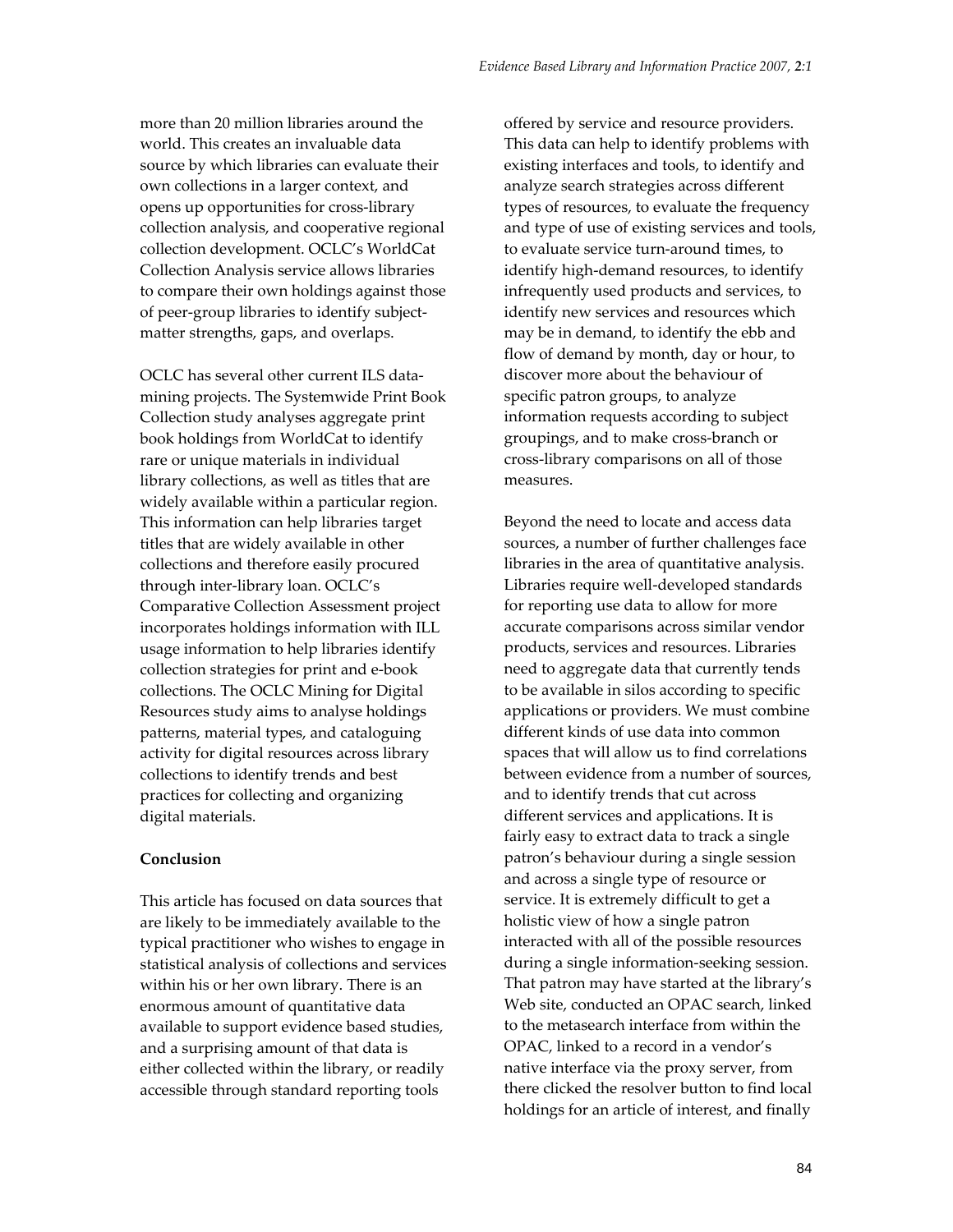viewed the full‐text of the resource on the site of an e‐journal vendor. Ideally, we will develop tools to track, analyse and correlate all of this activity in a single data space (a data farm or data warehouse) that contains views of log data from all of the available products and services. The scope of work is even more daunting when one imagines trying to create a standardised warehouse for data sources across a number of different libraries. Lastly, of course, metrics and key performance indicators have not been clearly defined for many of our electronic resources, so even with accessible data, it is difficult to know exactly how to best measure certain activities, and what inferences confidently be made.

#### **Resources for Log Analysis in Libraries**

#### **Proxy Servers:**

- EZproxy Discussion List. 2000‐2006. State University of New York. 14 Nov. 2006. [<http://ls.suny.edu/read/search/results?](http://ls.suny.edu/read/search/results?) forum=EZproxy&words=LogSPU>.
- Zagar, Chris. "EZproxy Support: Log Format." 2006. Useful Utilities. 14 Nov. 2006. [<http://www.EZproxy.com/support/cfg](http://www.EZproxy.com/support/cfg) /logformat/>.

#### **Use Data from Vendors**

- COUNTER. Counting Online Usage of Networked Electronic Resources. 2006. COUNTER. 17 Nov. 2006 [<http://www.projectcounter.org/>](http://www.projectcounter.org/)
- Ex Libris. "Ex Libris Verde ERM System Successfully Tests SUSHI to Deliver Raw Usage Statistics," Library Technology Guides. 23 Nov. 2005. 27 Feb. 2007 [<http://www.librarytechnology.org/ltg](http://www.librarytechnology.org/ltg%E2%80%90displaytext%00)‐ displaytext.pl?RC=11684>.
- Hiott, Judith. "Collecting and Using Networked Statistics: Current Status, Future Goals," Library Quarterly 74.4 (Oct. 2004): 441‐54.
- Nicholas, David, Paul Huntington, Hamid R. Jamali, and Anthony Watkinson. "The Information Seeking Behaviour of the Users of Digital Scholarly Journals." Information Processing & Management 42.5 (2006): 1345‐65.
- NISO Standardized Usage Statistics Harvesting Initiative (SUSHI). 2005. NISO. 17 Nov. 2006 [<http://www.niso.org/committees/SUS](http://www.niso.org/committees/SUS) HI/SUSHI\_comm.html>.

#### **Link Resolvers:**

- Bollen, Johan, Oren Beit‐Arie, and Herbert Van de Sompel. "The bX Project: Federating and Mining Usage Logs from Linking Servers." CNI Fall 2005, 5‐6 Dec. 2005, Phoenix, AZ. 27 Feb. 2007 [<http://library.lanl.gov/cgi](http://library.lanl.gov/cgi%E2%80%90bin/)‐ bin/getfile?LA‐UR‐05‐9439.pdf>.
- CUFTS Overlap Analysis Tool. 27 Feb. 2007 [<http://cufts2.lib.sfu.ca/MaintTool/publ](http://cufts2.lib.sfu.ca/MaintTool/publ) ic/compare>.

### **Federated Search:**

- Chandler, Sarah, and Nan Hyland. "Federated Searching and Academic Libraries: One Size Fits All?" 226th American Chemical Society (ACS) National Meeting, New York City. 8 Sept. 2003. 27 Feb. 2007 [<http://hdl.handle.net/1813/3040](http://hdl.handle.net/1813/3040)>.
- WebFeat. SMART. 27 Feb. 2007 [<http://www.webfeat.org/products/sm](http://www.webfeat.org/products/sm) art.htm>.
- WebFeat. SMART: Statistical Measures Available Real Time. April 2005. 27 Feb.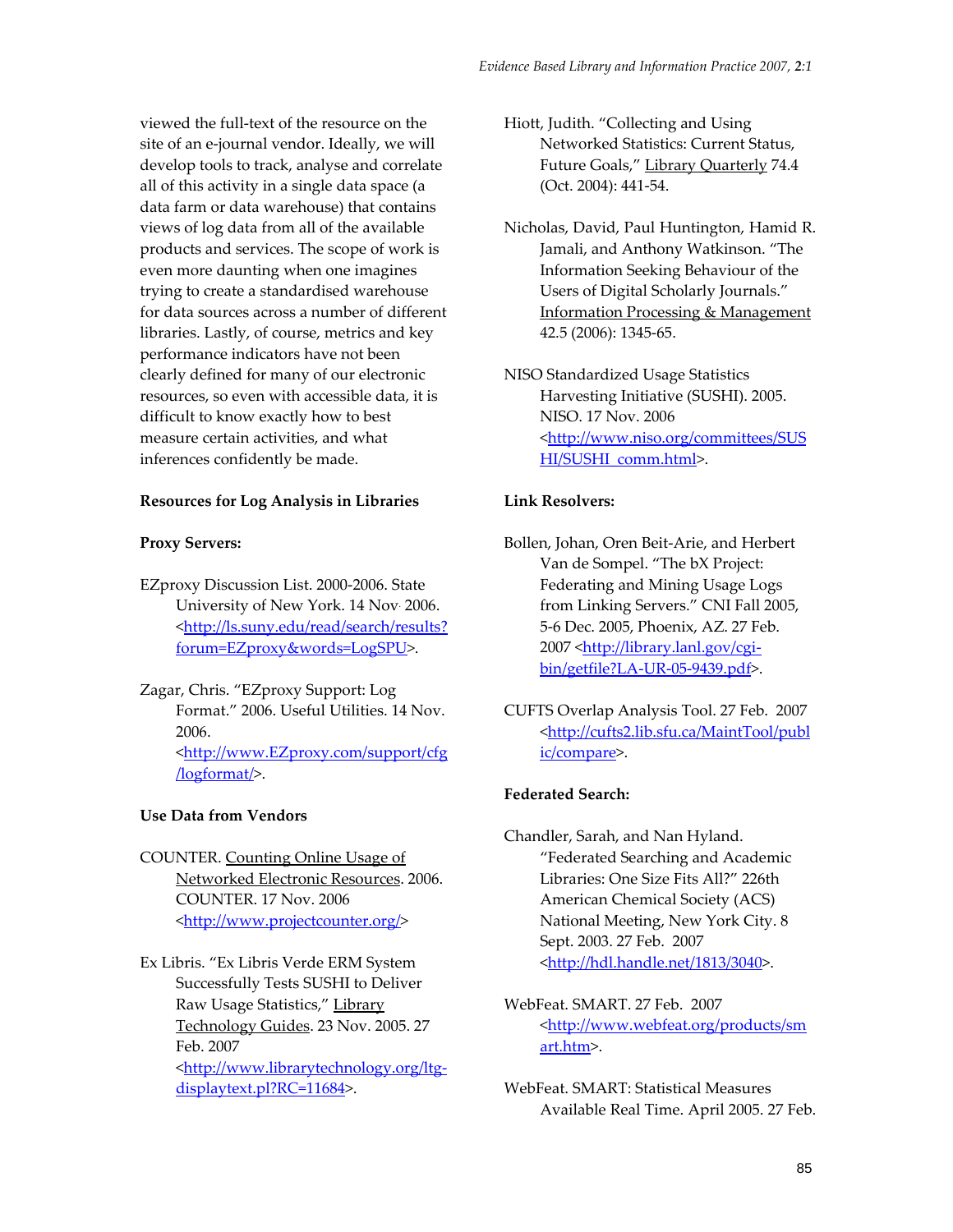#### 2007

[<http://www.carli.illinois.edu/uploads/](http://www.carli.illinois.edu/uploads/) File/wf/WebFeat‐SMART‐Detail.pdf>.

#### **Institutional Repositories:**

DiMeMa. CONTENTdm Online Help, Version 4. "Reports." 2006. 27 Feb. 2007 [<http://www.dimema.com/help4/serve](http://www.dimema.com/help4/serve) r‐admin/reports.html>.

DSpace Federation. DSpace Wiki: DSpaceStatisics. 16 Nov. 2006. 27 Feb. 2007

[<http://wiki.dspace.org/index.php/DspaceSt](http://wiki.dspace.org/index.php/DspaceSt) atistics>.

Frost, Jim, and Henry Pisciotta. Penn State University Libraries. "Visual Image User Study (VIUS): VIUS REPORTS 8.7‐ Authentication Logs." Oct. 2003. 27 Feb. 2007 [<http://www.libraries.psu.edu/vius/8.7.](http://www.libraries.psu.edu/vius/8.7) pdf>.

Organ, Michael. "Download Statistics ‐ What Do They Tell Us? The Example of Research Online, the Open Access Institutional Repository at the University of Wollongong, Australia," D‐Lib Magazine 12.11 (2006). 27 Feb. 2007 <<http://www.dlib.org/dlib/novem> ber06/organ/11organ.html>.

Reese, Terry. Oregon State University CONTENTdm Development Projects/Resource Page: Oregon State University CONTENTdm Controlled Vocabulary Analyzer (Aug. 2006). 27 Feb. 2007 [<http://oregonstate.edu/~reeset/CONT](http://oregonstate.edu/~reeset/CONT) ENTdm/downloads.html>.

Sale, Arthur, and Christian McGee. Tasmania Statistics Software Download (2006). 27 Feb. 2007 *<*<http://eprints.utas.edu.au/262/>*>*. University of Southampton, UK, and Key Perspectives Ltd., UK. "IRS: Interoperable Repository Statistics." 3 Mar. 2005. 27 Feb. 2007 [<http://irs.eprints.org/about.html](http://irs.eprints.org/about.html)>.

#### **Electronic Reference Services:**

Lankes, David L. and Nicholson, Scott. "Creating the Infrastructure for Collaboration between Digital Reference Services and Researchers: The Digital Reference Electronic Warehouse (DREW) Project," JCDL '05, 7‐11 June 2005, Denver, CO. [<http://portal.acm.org/citation.cfm?id=](http://portal.acm.org/citation.cfm?id=) 1065497&dl=acm&coll=&CFID=151515 15&CFTOKEN=6184618>

Marsteller, Matt, and Paul Neuhaus. "The Chat Reference Experience at Carnegie Mellon University." Poster Presentation. Annual Meeting, American Library Association. 16 June 2001. San Francisco, CA. 27 Feb. 2007 [<http://www.contrib.andrew.cmu.edu/](http://www.contrib.andrew.cmu.edu/) ~matthewm/ALA\_2001\_chat.html>.

#### **ILS Data Sources:**

- Blecic, Deborah D., Nirmala S. Bangalore, Josephine L. Dorsch, Cynthia L. Henderson, Melissa H. Koenig, and Ann C. Weller. "Using Transaction Log Analysis to Improve OPAC Retrieval Results," College & Research Libraries 59.1(Jan.1998): 39‐50.
- Cooper, Michael D. "Usage Patterns of a Web-Based Library Catalog," Journal of the American Society for Information Science and Technology 52.2 (Jan. 2001): 137‐48.
- Cummins, Caroline. "Below the Surface," Library Journal Net Connect 15 Jan. 2006. 27 Feb. 2007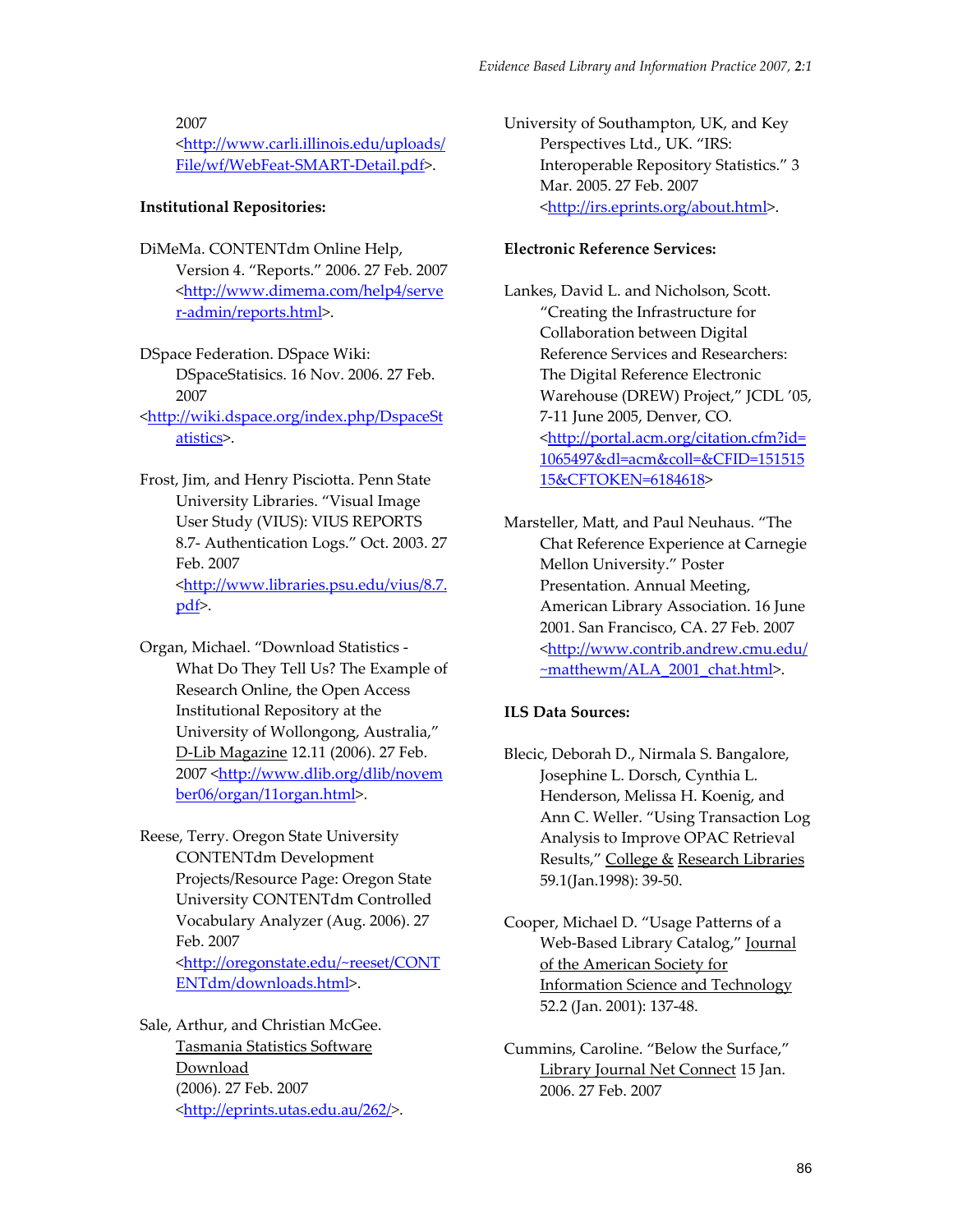[<http://www.libraryjournal.com/article](http://www.libraryjournal.com/article) /CA6298559.html>.

- Hamilton, Scott, and Helen Thurlow. "Transaction Log Analysis @ State Library of Queensland," 3rd International Evidence Based Librarianship Conference. Brisbane, Queensland, 17 Oct. 2005. 27 Feb. 2007 [<http://conferences.alia.org.au/ebl2005/](http://conferences.alia.org.au/ebl2005/) Hamilton.pdf>.
- Lavoie, Brian, and Roger Schonfeld. "A Systemwide View of Library Collections." OCLC Online Computer Library Center and Ithaka. CNI Spring Task Force Meeting. 5 April 2005. 27 Feb. 2007 [<http://www.oclc.org/research/present](http://www.oclc.org/research/present) ations/lavoie/cni2005.ppt>.
- Lavoie, Brian, Lorcan Dempsey, and Lynn Silipigni Connaway. "Making Data Work Harder," Library Journal Net Connect. 15 Jan. 2006. 27 Feb. 2007 [<http://www.libraryjournal.com/article](http://www.libraryjournal.com/article) /CA6298444.html>.
- Nicholson, Scott. "Proof in the Pattern," Library Journal Net Connect 131(Jan. 2006): 2‐6. 27 Feb. 2007 [<http://www.libraryjournal.com/article](http://www.libraryjournal.com/article) /CA6298562.html>.
- Normative Data Project for Libraries (NDP). 27 Feb. 2007 [<http://www.libraryndp.info/](http://www.libraryndp.info/)>.
- OCLC. Data Mining Research Area. 2007. 27 Feb. 2007 [<http://www.oclc.org/research/projects](http://www.oclc.org/research/projects) /mining/>.
- TLC. The Library Corporation. "Press Release: TLC Partners with Civic Technologies, Inc." 4 May 2004. 27 Feb.

#### 2007

[<http://www.tlcdelivers.com/tlc/press/](http://www.tlcdelivers.com/tlc/press/) pr050404.asp>.

**General Resources for Quantitative Analysis:**

Association of Research Libraries. Association of Research Libraries Statistics and Measurement Department. MINES for Libraries: Measuring the Impact of Networked Electronic Services. 2006. [<http://www.minesforlibraries.org/min](http://www.minesforlibraries.org/min) es/index.cfm>.

Borgman, Christine L., and Sandra G. Hirsh. "Rethinking Online Monitoring Methods for Information Retrieval Systems: From Search Product to Search Process," Journal of the American Society for Information Science 47.7 (Jul. 1996): 568‐83.

- Jansen, Bernard J. "Search Log Analysis: What Is It, Whatʹs Been Done, How to Do It," Library & Information Science Research 28.3 (June 2006): 407‐32.
- Nicholson, Scott. "Approaching Librarianship from the Data: Using Bibliomining for Evidence‐Based Librarianship," Library Hi-Tech 24.3(2006): 369‐75.
- Nicholson, Scott. "The Basis for Bibliomining: Frameworks for Bringing Together Usage‐Based Data Mining and Bibliometrics Through Data Warehousing in Digital Library Services," Information Processing and Management 42.3 (May 2006): 785–804.
- Zucca, Joe. "Traces in the Clickstream: Early Work on a Management Information Repository at the University of